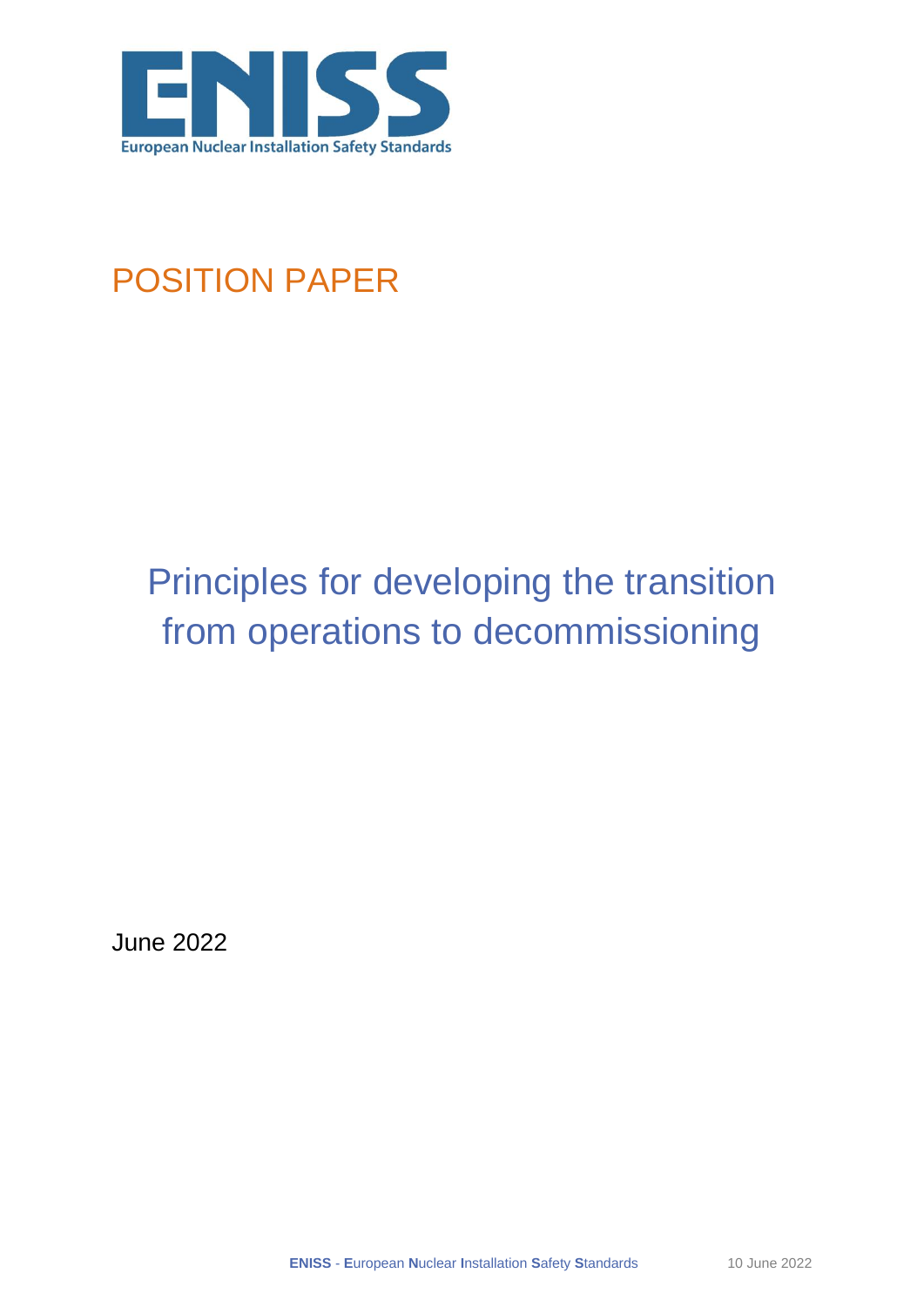

## **Summary**

This document provides the ENISS licensees' understanding of what is advisable when developing and implementing the transition from normal operations to decommissioning.

To develop this position paper, the experiences of the ENISS members have been collated and reviewed. The focus of this paper is on licensing and organisational change. Other areas of interest during the transition phase have been discussed but not developed here noting the availability of supporting documentation from other sources such as the International Atomic Energy Agency and the Nuclear Energy Agency for example. To communicate the common position, principles have been developed and summarised:

An agreed strategy is key for the transition from operations to decommissioning.

**Principle 1: Strategic direction is provided by the licensee in order to prepare for the decommissioning of a nuclear facility.** 

Early preparation and engagement with internal and external stakeholders and suppliers are key.

**Principle 2: Active preparation activities commence sufficiently ahead of the anticipated end of electricity production.**

The licensee and regulatory strategies should take a proportionate and holistic approach based on the changing risk profile at the site. The nuclear risk and radiological hazard will reduce significantly following shutdown and removal of fuel from site, or removal of fuel to a dedicated interim spent fuel storage facility. Other hazards may evolve during some phases as decommissioning activities commence, e.g. labour safety.

**Principle 3: The licensee engages early to develop an outcome focussed environment with key stakeholders including the regulator, in order to achieve a reasonably practicable and proportionate risk informed transition strategy.** 

There are significant organisational changes and challenges associated with the transition from operations to decommissioning, covering a broad range of areas from management systems, provision of suitably qualified and experienced personnel, to the management of the culture and morale during a period of great change and when the primary focus on safety must still be ensured. Preparations that begin early allow optimum organisational change and risk management.

**Principle 4: Sufficient focus is given to the management of organisational change ahead of and during the transition period.**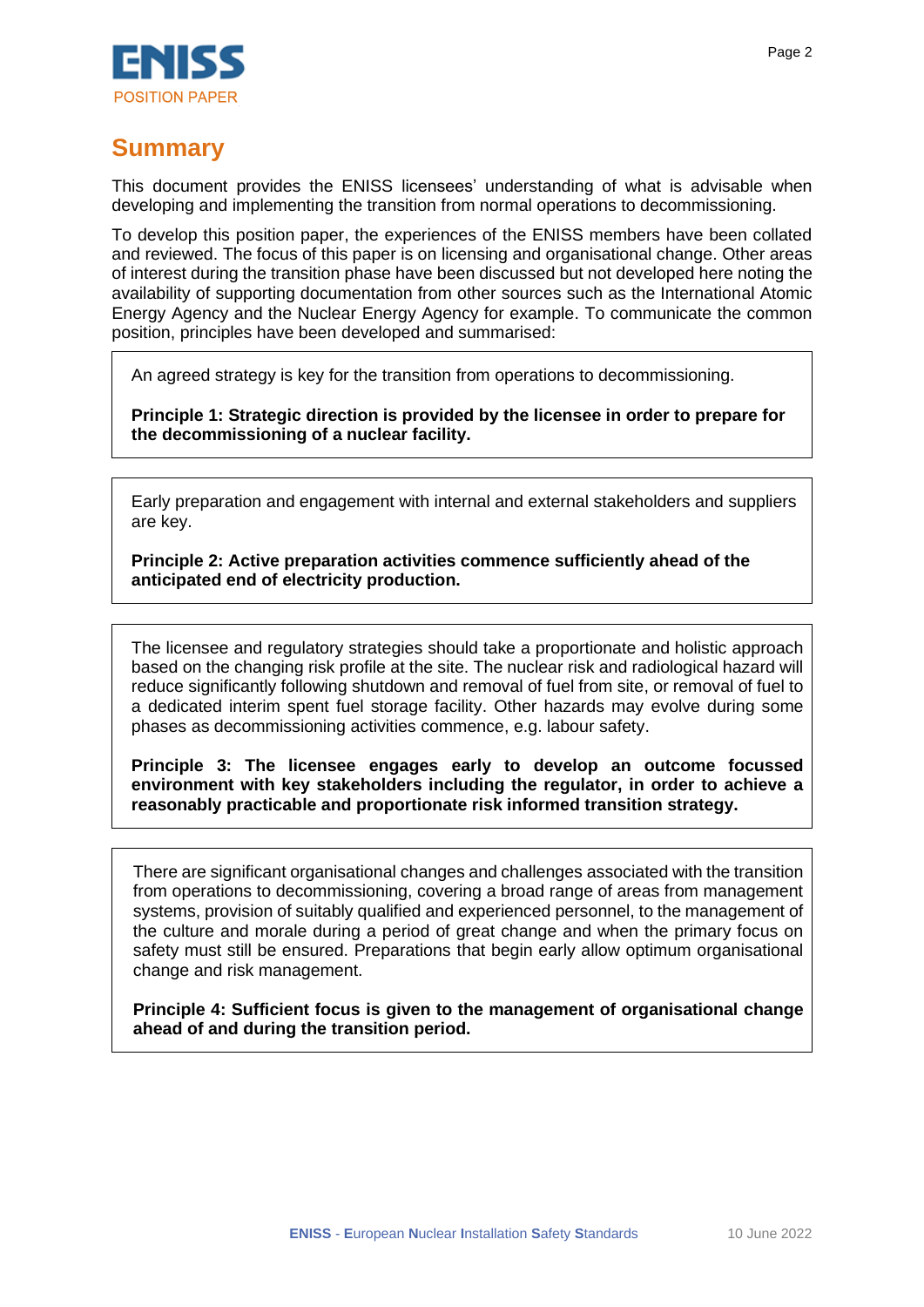

### **Table of Contents**

- 1. Transition from operations to decommissioning general introduction
- 2. Principles for a successful transition.
- 3. Conclusions.

Annex 1: Other reference material.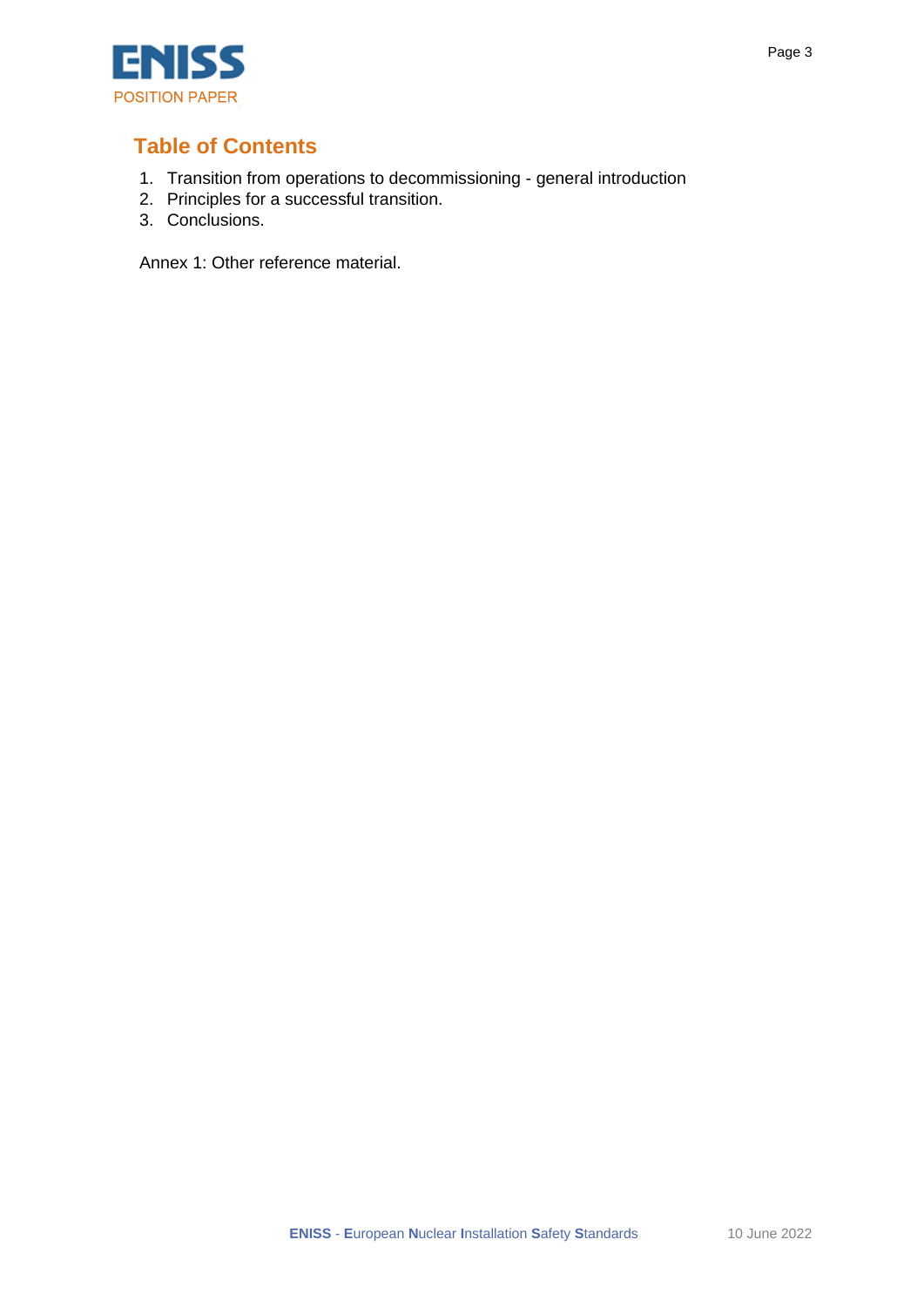

#### **1. Transition from operations to decommissioning - general introduction**

The IAEA's Safety Report for 'Safety Considerations in the Transition from Operation to Decommissioning' (SRS No.36) states that "*the goal during the transition period is to achieve a significant reduction in radiological hazards through the safe termination of operational activities and removal of radioactive material, and to place the facility in a stable and safe condition until the decommissioning strategy is implemented. During this period, control of any remaining spent fuel, other radioactive material or nonradioactive hazardous material should be maintained, and the safety of the workers and the public, and protection of the environment, should be ensured*". The transition is also accompanied by significant organisational change to prepare for decommissioning.

Although IAEA SRS No.36 defines the transition period as the time from when a facility is permanently shut down until the decommissioning strategy begins to be implemented, it is more of a "meta-phase" that covers the end of the operation phase (several years before the shutdown, if the date is known) up to, and just beyond, the beginning of decommissioning, as shown schematically in Figure 1. It is advisable that some topics such as preparatory activities, organisational change, culture change, staff planning, etc. are addressed before the end of operation and they are completely part of the transition.



#### **Figure 1: The transition period addressed by this position paper.**

There are a relatively wide range of ways in which national strategies and legislation describe, licensees apply and regulators accept approaches to the transition from operation to decommissioning. There are clear and justifiable differences in approaches adopted in each country, which account for different factors such as: licensee/owner funding arrangements; national policy and regulatory frameworks; different reactor designs and status; availability of waste routes; and, other social and economic factors. Nevertheless, the IAEA goal for the transition remains well aligned across different member states.

This document gives a short overview about the ENISS licensee understanding of what is advisable when developing and implementing transition arrangements. It recognises and summarises existing standards and guidance specific to the transition period (Annex 1), and develops principles which focus on licensing and organisational change (Section 2).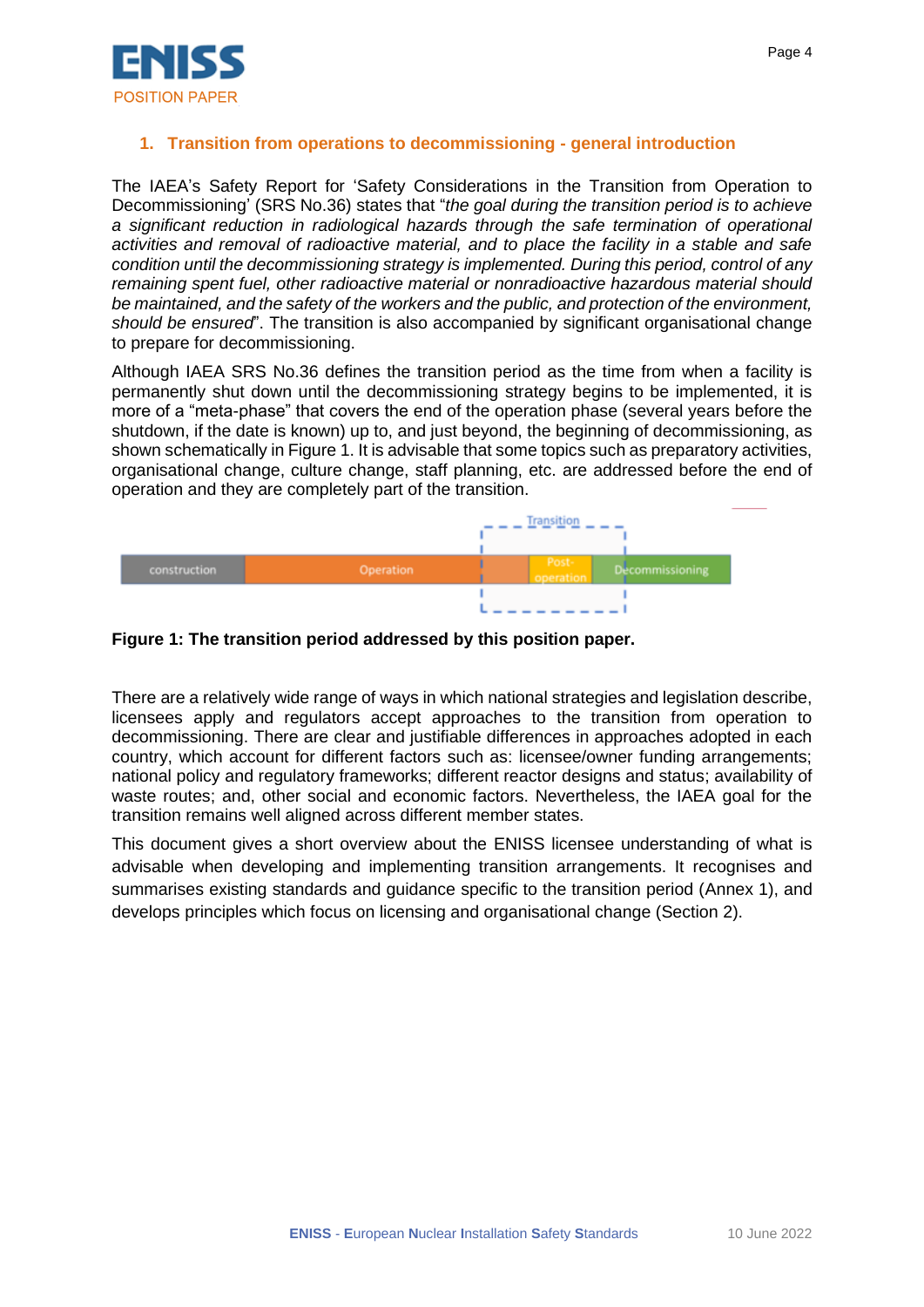

#### **2. Principles for a successful transition.**

The following principles have been developed to complement standards and guidance summarised in Annex 1. These are based on ENISS members' experience focused on licensing and organisational change.

#### **Principle 1: Strategic direction is provided by the licensee in order to prepare for the decommissioning of a nuclear facility.**

It is preferable to have a clear agreed strategy for the transition from operations to decommissioning, driven from the top-level management of the licensee. This should be in place in good time (see principle 2) to allow alignment with internal and external stakeholders, and development of an appropriate regulatory interaction and decommissioning plan.

The transition from operations to decommissioning is a period of significant organisational and technical change. Changes to people, plant and processes should be aligned under the agreed strategy, and may be driven by a decommissioning plan. There are many internal and external factors that influence the setting of the strategic direction. A number of these factors may also result in changes to the strategy during the preparation or implementation of the transition, which require careful management to maintain alignment with stakeholders and manage changes to the decommissioning plan.

Factors that influence the strategy include (but are not limited to):

- Ownership and funding: Whilst the licensee typically owns the strategy and is responsible for the delivery of the plan, the funding arrangements may require other stakeholders to be consulted.
- National policy: National policy may influence many factors that drive the strategy, for example, the dates of end of electricity production, immediate or deferred dismantling, or the available routes for handling wastes.
- Regulatory framework and licensing: It is important to engage early with all relevant regulatory authorities, in order to converge on an agreed strategy and understand the regulatory expectations and approvals process.
- Facility design and status: The facility design and status will influence the method and timescales for the removal of radioactive material and other nonradioactive hazardous material.
- Waste led approaches: The development of an overall waste management strategy may be one of the first critical tasks in the strategic planning. Using a waste led decommissioning approach sets the scene for the further strategic and overall decommissioning planning. The strategy will be informed by the available routes for handling wastes.
- Available waste routes: Encompassing waste treatment and conditioning techniques available in the country or even abroad, waste interim storage, and waste disposal options. In some countries waste can be cleared after measurement, allowing for waste recycling or disposal by conventional means such as landfills, incineration, etc.
- End state: The end state may or may not have been fully developed or agreed at the point of transition. Nevertheless, the strategy should be informed by the end use of the site (e.g. 'green' field or 'brown' field, either of which may also be used for new nuclear site).
- Combinations of the above: A combination of factors will also influence the overall strategy. For example: the availability of waste routes combined with the site design and other factors such as national policy may determine whether an immediate versus deferred dismantling strategy is adopted.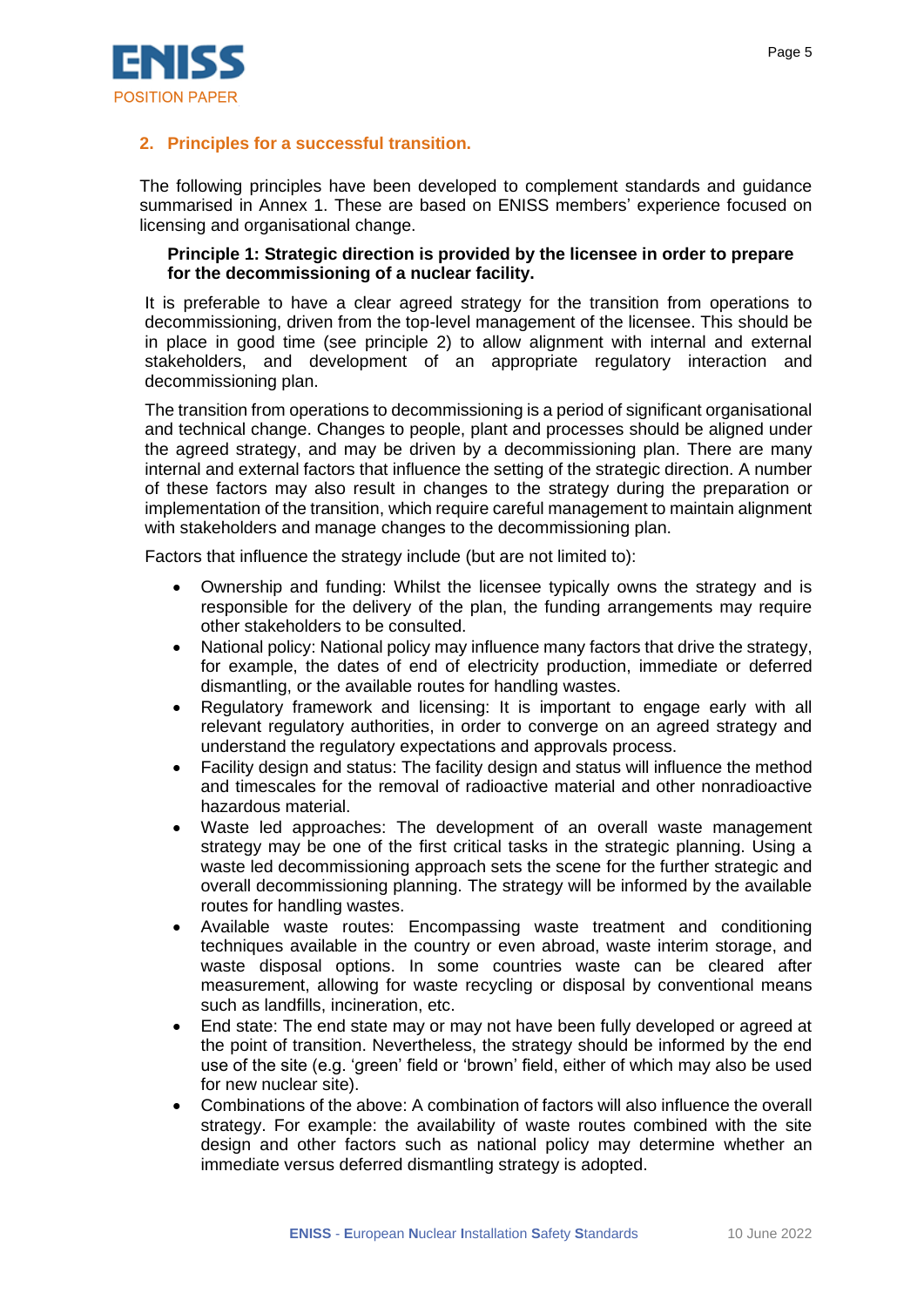

• Other factors: Other technical or socio-economic factors may influence the strategy, for example the availability of suitable resources or the capacity (throughput) of waste routes (especially if there are multiple units undergoing transition). National and local stakeholders may also influence the preferred options.

Noting Principle 2 (preparations commence ahead of a planned shutdown), an early understanding of the factors that influence the strategy is helpful in order to guide the preparations.

Strategic decisions that drive the transition from operation to decommissioning include:-

- Corporate strategy: This sets out the direction of the organisation and the timescales for major milestones. This includes the possibility to hand over the installation and the licence to an external specialised decommissioning operator.
- People strategy: To maintain suitably experienced resources and manage the transition in numbers, knowledge and skills. To remove uncertainty from the organisation in order to manage expectations and morale.
- Organisational strategy: To set down the roles and responsibilities for the delivery of the transition and decommissioning plan.
- Regulatory strategy: To understand the expectations, engagement and approvals required by the relevant regulators.
- Technical strategies: These may cover the following areas:
	- o Defueling and the removal of fuel related wastes.
	- o Ongoing management of plant and infrastructure for its lifecycle.
	- o Shutdown and isolation of redundant systems, and removal of any residual hazards.
	- $\circ$  Modifications to installations in order to ease dismantling activities and cope with the increased workforce.
	- o Post-operational clean-up and decontamination activities.
	- o Radioactive and non-radioactive materials and waste management, including clearance of wastes.
	- o Dismantling activities permitted during transition.
	- o Remediation and site clean-up.
	- o Characterisation.
	- o Preparations for decommissioning.
	- o Changes to security and emergency planning arrangements.
	- o Innovation, research and development and the choice of technology.
	- Communication strategy: There are several aspects related to this area:
		- $\circ$  An overall strategy to manage internal, external, national and local stakeholders is advised.
		- o Each of the above strategies may then have its own communications strategy.
		- $\circ$  Clear definitions and understanding of the different phases of operations, transition and decommissioning.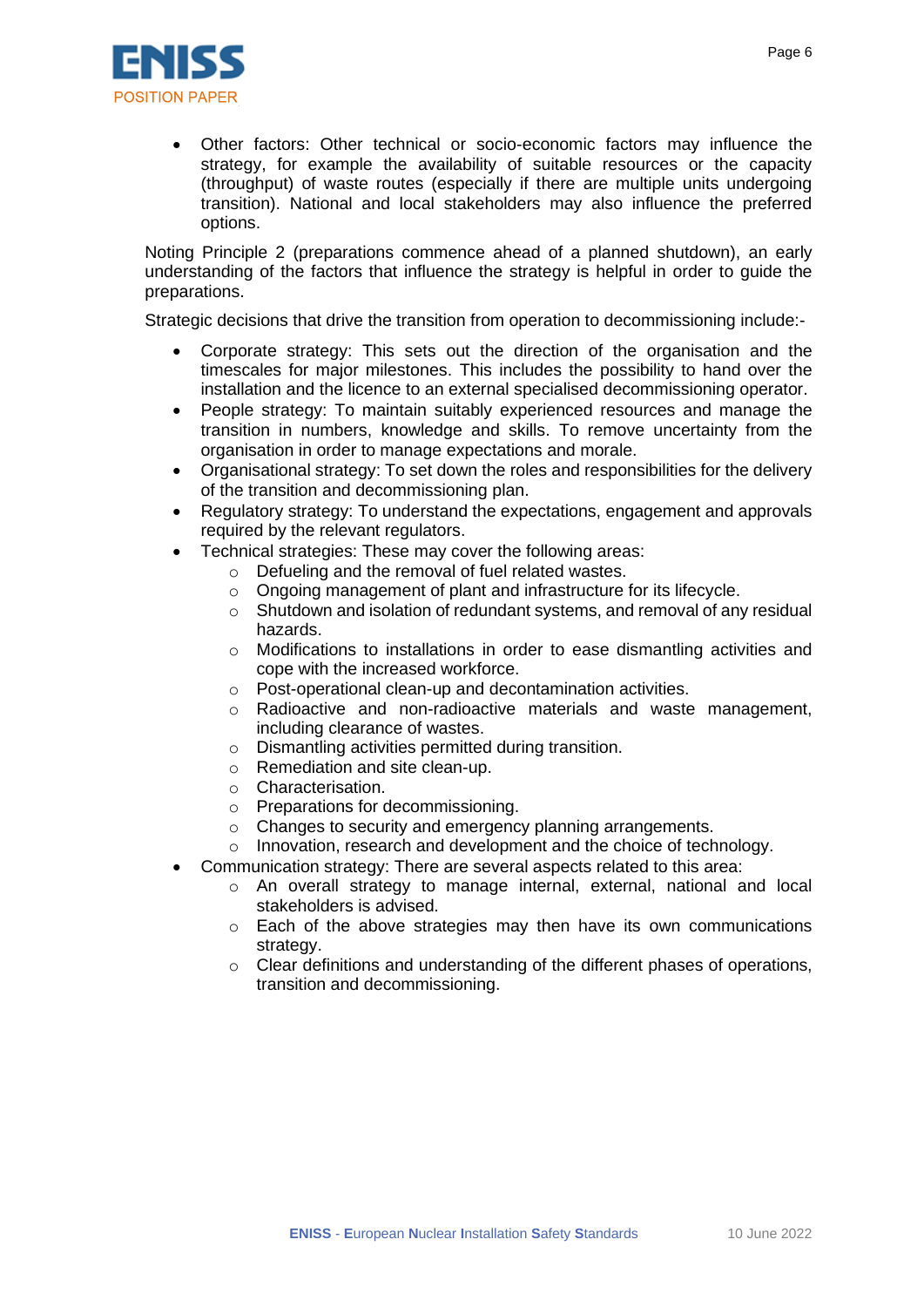

From the ENISS members' feedback and other sources the following experiences have been identified. This may help to plan a decommissioning project, although not all the experience given in this report is valid for all decommissiong projects, depending on local context:

- It is beneficial if the transition strategy is informed by the longer term national decommissioning strategy. A key element to decommissioning is around the availability of long term disposal routes for high, intermediate and low level wastes. This, in combination with factors influenced by the plant design, will inform the preferred approach (e.g. immediate dismantling vs deferred, fuel transferred off site or on-site interim storage, etc.). It is advisable to understand this at an early stage. Delays in decision making of a strategy for the storage of high and intermediate wastes have led to delays in the transition to decommissioning.
- It is beneficial to have decommissioning in mind from the outset, i.e. at the design stage, and to maintain this consideration during operation. This will provide the best opportunity to optimise waste streams and to avoid surprises or delays to decommissioning.
- In a number of countries there has been uncertainty over the closure dates, for example technical, political or economic issues have led to early closure of nuclear power plants. Without a clear understanding of the closure dates, or the risks of early closure, organisational change and the transition from an operational focussed business to a decommissioning focussed business can be delayed or inefficiently managed. This risk should be considered and mitigated by early preparation as far as reasonably practicable.
- In addition to the required sudden mindset change, the risk of early closure should also consider the waste route/disposal strategies. The absence of a plan or strategy could lead to major delays in the preparation phase, since decommissioning work may have to rely on limited interim storage facilities or similar interim arrangements.
- Understanding the release of waste from the nuclear power plant and limits for acceptance at waste facilities will set the scene for the decommissioning and waste management strategy. Difficult waste streams, or the non-availability of waste streams may lead to the decision to store on-site or build on-site management facilities. In some countries problems have been experienced with radioactive contaminated asbestos and tritiated waste streams, where the level of characterisation required for waste for release (even to recognised facilities) seems out of proportion to the safety/environmental benefit. The availability and capacity of transport, storage and waste processing facilities may be fundamental in setting the timescales for transition and subsequent decommissioning.
- In considering the availability and capacity of transport there are a number of factors. The available and licensed transportation ways and modes (by road, rail or even air in bigger countries) and the availability of licensed packages, whether they are licensed for transportation or storage, or dual purpose ones. Packages which are also licensed for final disposal may be of significant importance.
- Regarding waste processing facilities, the development and licensing process of both the installation and the treatment/conditioning processes plays an important role, and can result in significant delays, especially if new installations must be erected. Therefore, it is beneficial if the design studies and subsequent construction phase of those facilities are started with sufficient anticipation.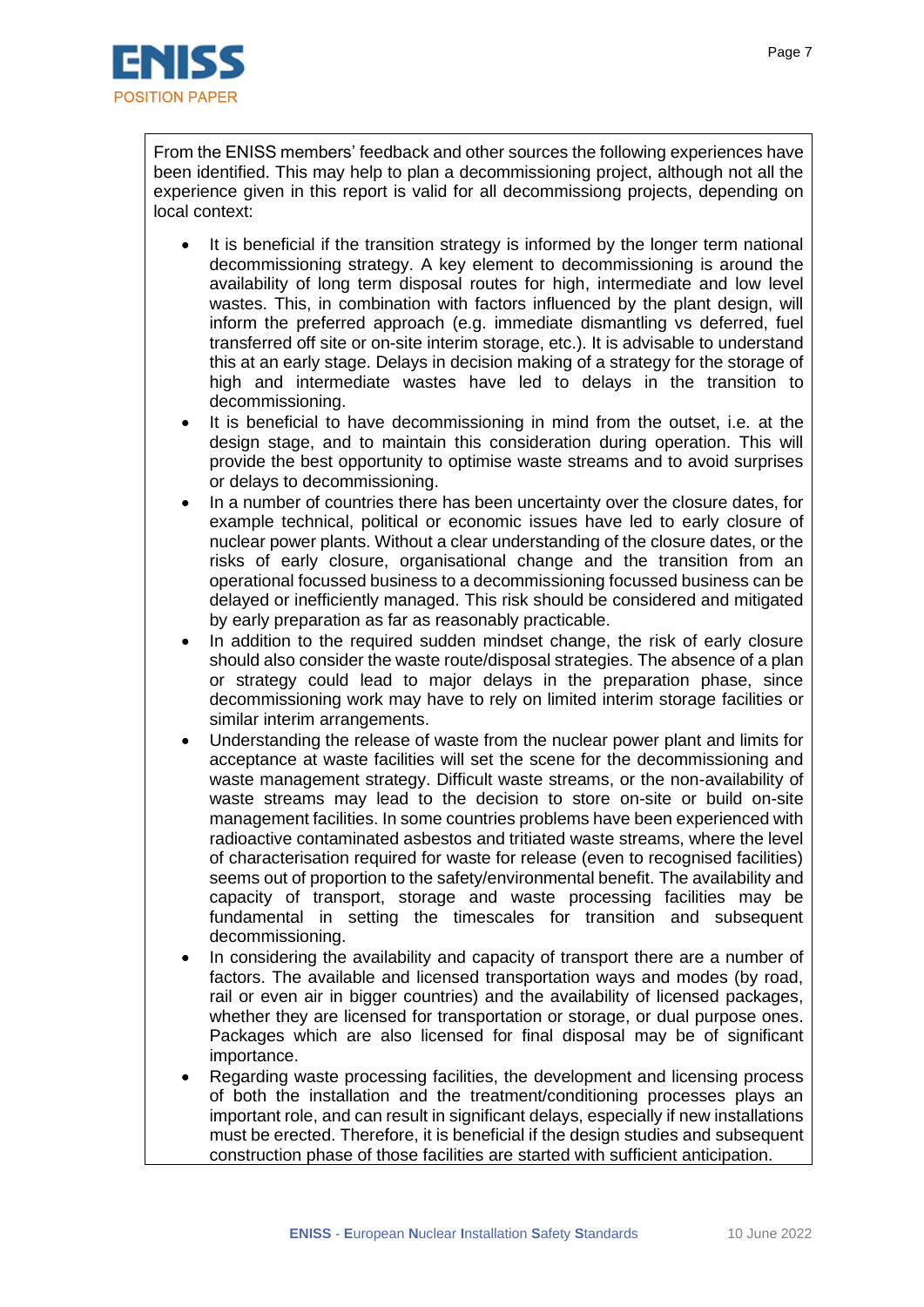

• Developing and discussing the decommissioning strategy with the main authorities (generally the nuclear safety authority and the waste management agency in most countries) in advance will give visibility of the decision making and allow aspects that are unacceptable or difficult to accept from the authorities' point of view to be identified and resolved. This approach paves the way for a smooth licensing process and enables the authorities to plan the associated workload and resources.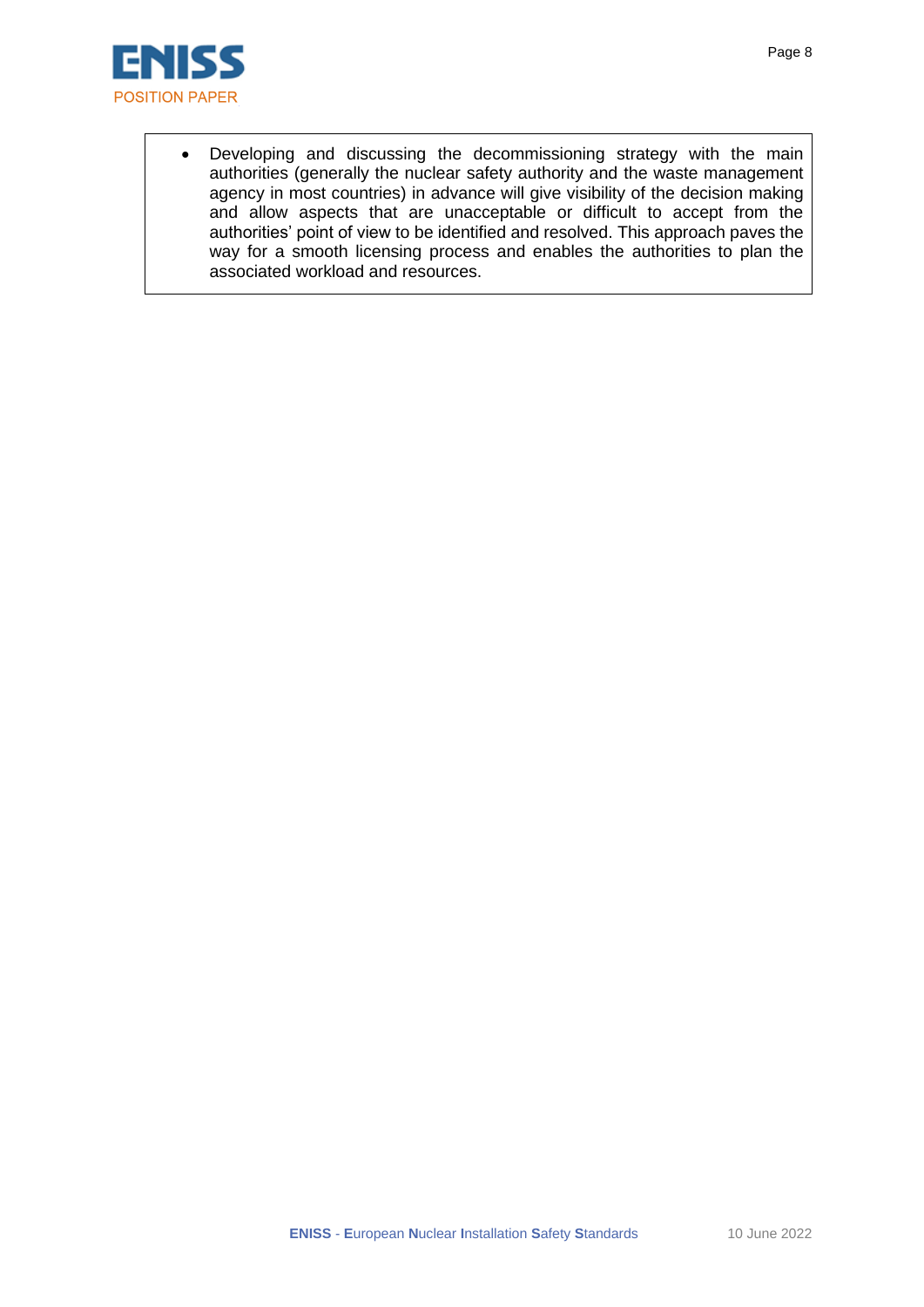

#### **Principle 2: Active preparation activities commence sufficiently ahead of the anticipated end of electricity production.**

Early active preparation is beneficial to understand and set the right strategies<sup>1</sup>. Preparation activities should then continue in order to deliver these strategies, noting that some elements may require many years to develop, permission and implement. There are also interactions with other Principles. For example, it is beneficial to understand which activities can be carried out under the operating licence, usually by the operating organisation, or which activities may require further regulatory permissions (Principle 3).

The transition preparation activities are wide ranging, including for example:

- licensing and safety documentation;
- organisational change (people, knowledge, leadership and culture, management systems, corporate structure, etc.);
- changes to the plant and its configuration;
- emergency planning arrangements;
- security;
- preparations for later stages of decommissioning;
- waste management; and so on.

These activities require significant levels of planning, with a good visible understanding of the interactions between the different areas. Early preparation for each of these activities, some years in advance of the scheduled shutdown or relicensing would be ideal. In particular, commencing early, ahead of a scheduled end of electricity production, can mitigate the inhibitors or risks of unexpected complexity or earlier than anticipated closure, all of which result in time pressure and potential delay to transition activities. However, it is acknowledged that early or unexpected closure of sites has occurred where it could not have been reasonably foreseen, and preparation activities were not complete.

The following section summarises key areas for early active preparation. Licensing and Organisational change are also important activities that require early active preparation, these are discussed under Principles 3 & 4.

#### Operational Fuel Management

There are both waste management reduction and commercial benefits from optimising the operational nuclear fuel management ahead of the end of electricity production. For example, in some cases fuel enrichments may be optimised for the final cycle(s). This may require preparation activities to commence several cycles ahead of the end of electricity production.

Where the end of electricity production date is subject to uncertainty, mitigations should be considered to avoid the receipt or loading of new fuel which would then not be used if generation was terminated. This is to avoid increasing the reactivity of the shutdown reactor and to minimise the risk of activation or contamination of the new fuel preventing or increasing the complexity of re-use elsewhere.

<sup>1</sup> It is a recognised that in some cases, preparations can commence a lot earlier, with design and operation with decommissioning in mind. The Principle presented in this paper is focussed on active preparations that are required to transform an organisation and prepare for implementation of the transition and decommissioning strategy.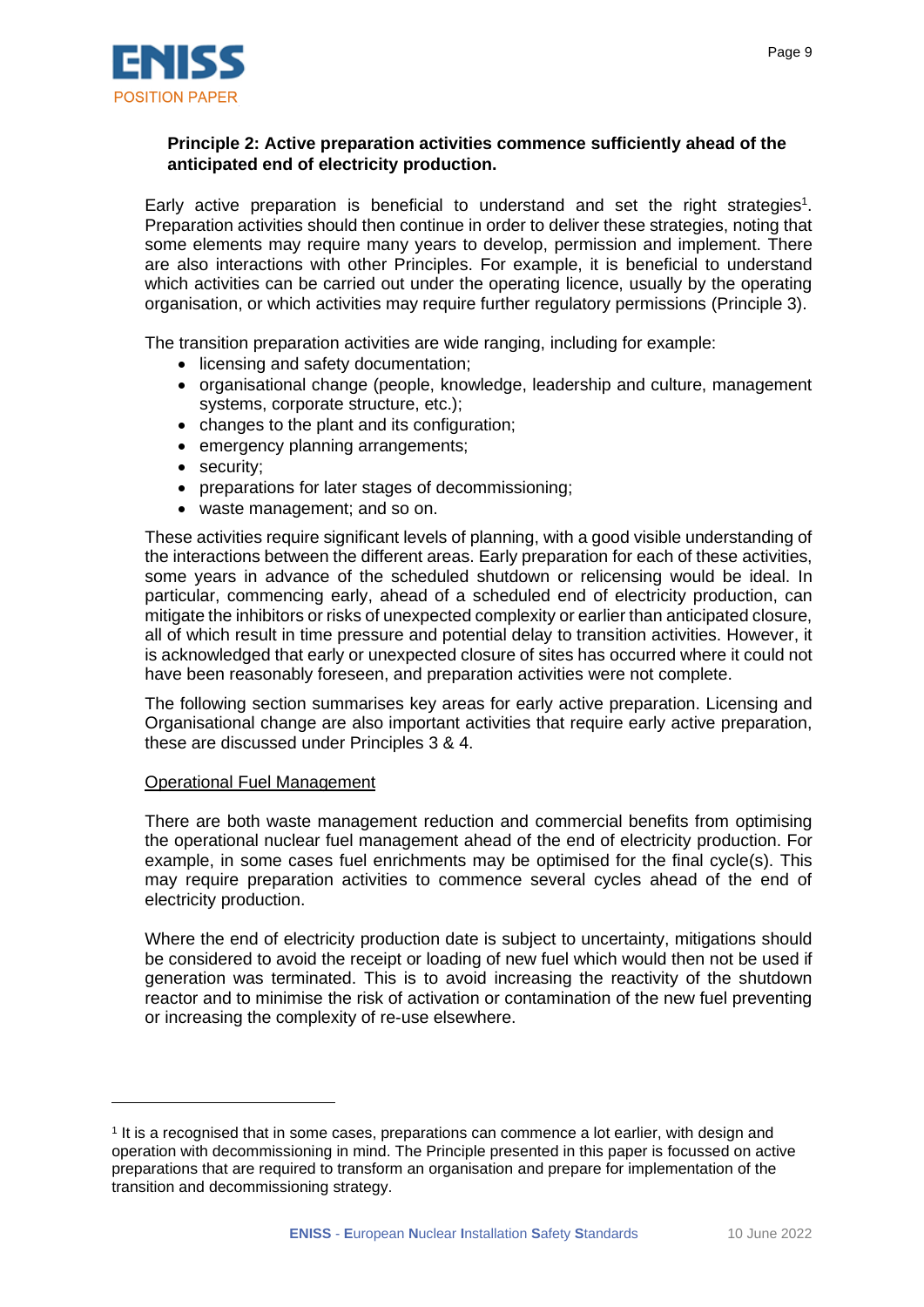

#### Spent Fuel Management

The removal of spent fuel from a site will reduce the radiological inventory by more than 99%, significantly reducing the potential hazard and enabling major changes to the site to progress. As such, it is normally a focal point to carry out this activity safely with minimum delay during the transition period, due to the significant safety and commercial benefits to the site. The approach to spent fuel management also has a key role in defining the approach to other strategies, discussed later.

Spent fuel management options will depend on the available disposal routes, which will depend on national policies, available infrastructure and capacities of this infrastructure (e.g. storage and transport casks). This means that options may exist to send the spent fuel off site for reprocessing or disposal, or there may be off-site or on-site interim storage options, including dry storage casks or spent fuel pools (the 'spent fuel island' concept). The key objective is to achieve a safe segregation of the spent fuel from the decommissioning activities.

Preparation activities include:

- clearance of the new fuel receipt and fuel preparation facilities;
- unloading of the reactor and its impact on the plant (e.g. shutdown of redundant systems);
- emptying of ex-reactor facilities (e.g. buffer stores, dismantling facilities, ponds, etc.); and,
- handling and removal of damaged or failed fuel, which may require additional equipment or processes.

The timing of these activities are part of the spent fuel management strategy. For example, clearing facilities in advance may increase the capacity and throughput of spent fuel. Another preferred option may be to progress in parallel with, or following removal of spent fuel, to take advantage of any common work activities. Handling of damaged fuel may take place ahead of, or following removal of spent fuel, depending on a balance of safety and programme risks (i.e. a reduction in the decay heat and dose with time, risks to disruption of fuel handling facilities, etc.).

Spent fuel management activities are key to understanding the overall site transition strategy, and interact with many work areas. The spent fuel management strategy will interact with the organisational, people and plant strategies as certain areas of plant may require increased focus (e.g. fuel handling equipment and services) and other areas may become redundant. A good understanding of the spent fuel management strategy and the underlying site safety documentation is beneficial as early as possible.

The removal of nuclear fuel from site can allow a significant change in the status of the site. In some countries this also allows a change in focus of the regulation, with a reduced focus on nuclear legislation and an increased focus on environmental and radiological protection. Nuclear safeguards (i.e. EURATOM treaty) and security aspects may change in line with the change in the status of the site. The activities required to demonstrate a fuel free site or facilities should be considered early, as part of the spent fuel management strategy, as additional activities may be required to provide the agreed level of assurance. It is noted that even if the fuel were not removed from the site, but transferred to a separate facility at the same site might also have a similar effect, if the fuel storage operates independently at the site.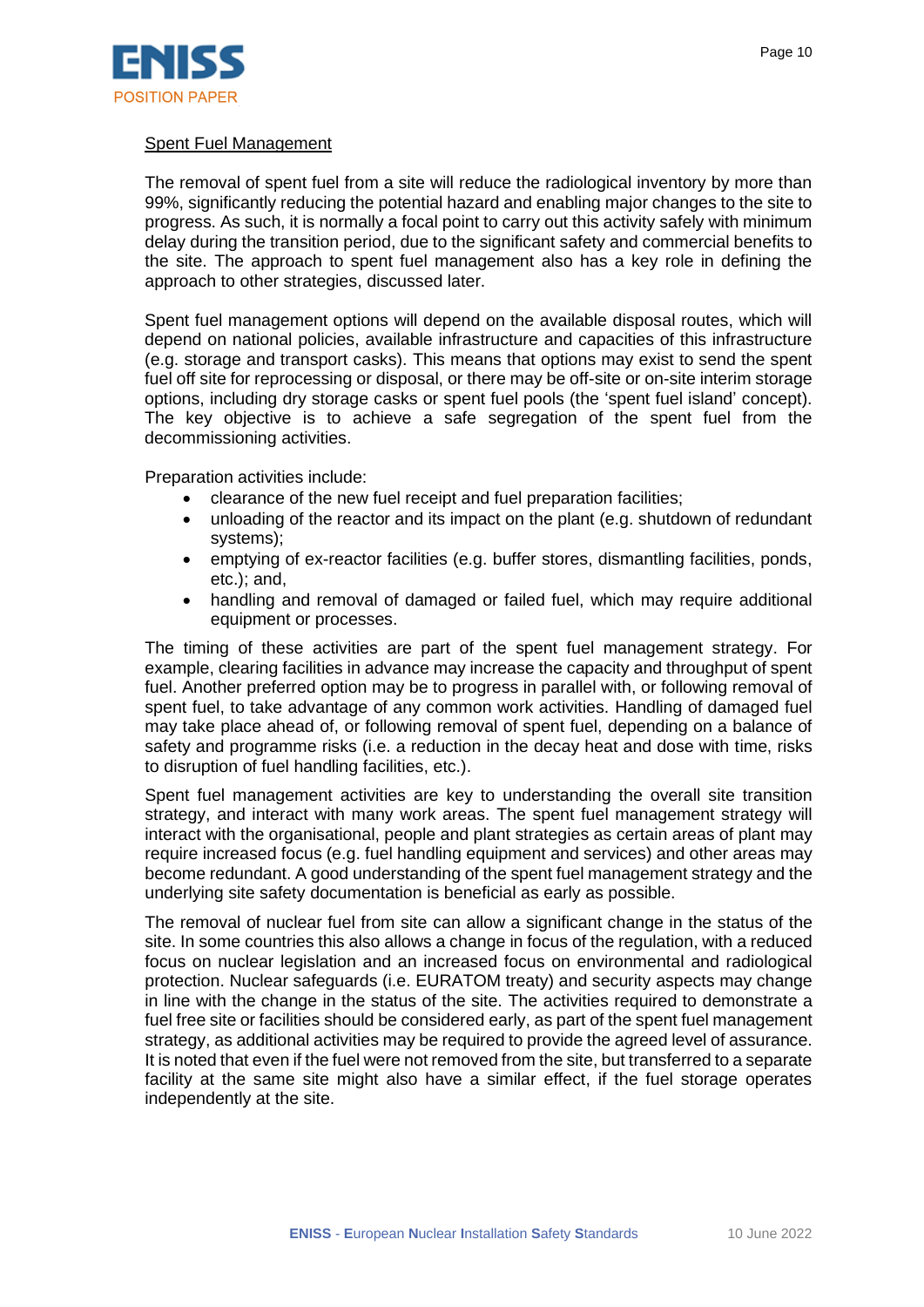

#### Plant Management

Management of the lifecycle of Systems, Structures and Components (SSCs) should be considered during the operational lifetime of the plant. Knowledge of the SSCs lifecycle, safety duty and environment will inform maintenance strategies and investment plans during operation, required to manage the SSCs throughout their lifecycle. For some SSCs this may go well beyond transition and into decommissioning.

During transition SSCs will fall into various categories, including:

- SSCs that are required during the transition and possibly beyond into later phases (e.g. handling equipment);
- SSCs that require modification or upgrading during the transition, either to meet the requirements of the transition strategy or to allow installation of simpler systems better aligned to the new post-shutdown conditions (e.g. ventilation systems);
- SSCs that are required during the transition, which may become critical to transition operations and require increased resilience (e.g. fuel handling equipment, spares and staff);
- SSCs required during operation, which are located within the facilities to be decommissioned, yet are shared with other facilities, that still remain in operation after shutdown;
- SSCs that become redundant during the transition; and,
- new SSCs required to facilitate waste management and decommissioning.

Key aspects for the plant management strategy to address include:-

- Maintaining alignment of the SSCs to the site safety documentation in order that the SSCs meet the requirements of the safety documentation at all times. The plant management strategy will be informed by the extant safety documentation and spent fuel management strategy. The plant management strategy may also influence the various safety analysis options. It is therefore possible that the development of these two areas will be iterative.
- Once the decommissioning date is understood, there may be a drive to pursue a more opportunist maintenance strategy rather than a conservative one, especially during outages prior to decommissioning. During this transition period additional controls may be appropriate in order to maintain the right level of maintenance in order to prevent a degradation in safety.
- Maintaining alignment with the knowledge and understanding of Operations, Engineering and Maintenance staff. During the transition period the potential for error could increase due to various factors, including an increased number of plant changes, non-standard operations and the change in focus of the site. Enhanced arrangements may be required to maintain plant status and configuration control. Records of changes should be kept using appropriate Product Lifecycle Management (PLM) tools. Increased numbers or re-assigned staff may be required to manage the sequencing of activities, changes to plant documentation (e.g. drawing, procedures), and changes to other nuclear power plant activities such as work management routines, maintenance strategy, etc.
- Consideration of the changing conditions. Ageing and obsolescence management should be aligned to the plant management strategy. Certain buildings may become 'cold and dark', or systems drained and depressurised, which may promote plant degradation mechanisms. Plant conditions may also result in restrictions on operations if temperatures fall below limits, so additional heating may be required. Deferred dismantling in particular should consider the longer term ageing and obsolescence programmes associated with SSCs which are not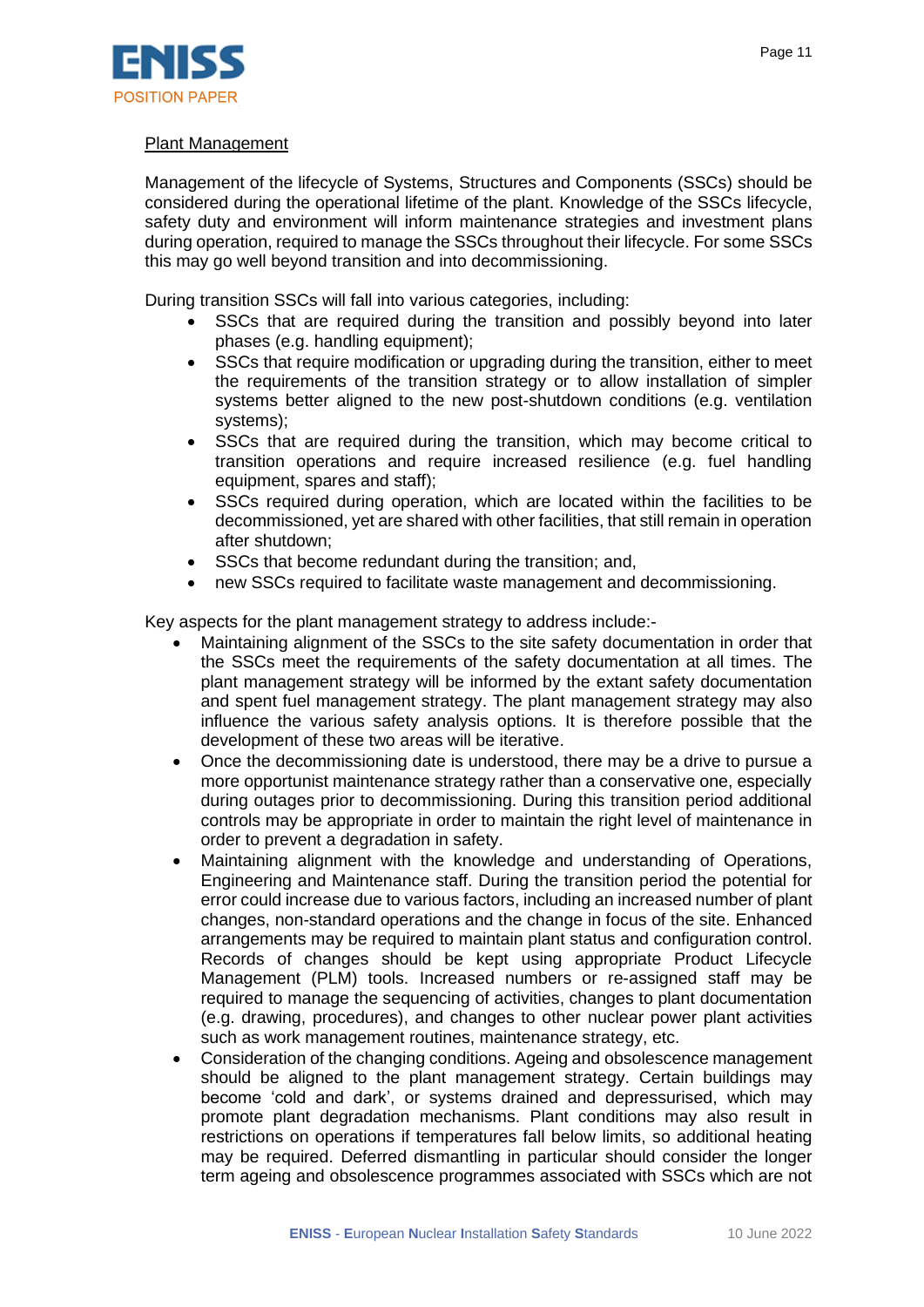

removed. This may include a proportionate periodic safety review of the plant and safety documentation.

• An understanding of what dismantling activities are permitted during transition. There may be opportunities to carry out limited dismantling activities during the transition period, especially on redundant plant that is remote from SSCs important to safety. It is likely, however, that there will be regulatory or licensing implications associated with these activities. Some countries place an embargo on any such activities. In other countries discussions can be undertaken to define dismantling activities that could be anticipated under the operational licence and carried out during the post-operational phase.

#### **Characterisation**

Characterisation provides the understanding of the state of the facility, which is essential for decontamination, deconstruction and waste management activities. It may be beneficial if site surveys and engagement with experienced site staff are carried out at an early stage. Identification of, and an execution plan for relevant characterisation measurements that cannot be performed during operation may be devised in advance of end of electricity production if this date is known. Characterisation should not only focus on radiological hazards, but also consider non-radiological ones such as asbestos, chemicals (e.g. boron) and gases (e.g. nitrogen).

There is comprehensive guidance available on Characterisation in the documents referenced in Annex 1 and other sources.

#### Waste Management & Hazard Removal

The development of an overall waste management strategy may be one of the first critical tasks in the strategic planning. Using a waste led decommissioning approach is one method used by some countries, and sets the scene for the further strategic and overall decommissioning planning. The strategy is informed by the available routes for handling wastes. As such, ideally this should take place well ahead (several years) of the planned end of electricity production.

Waste management encompasses both radioactive and non-radioactive materials. When a SSC is retired it is desirable to remove any hazard by de-energising, depressurising or draining down as soon as possible. Putting SSCs into a passive state may generate new LLW and non-radioactive waste inventories. Insulation may be removed during the transition, potentially generating LLW and non-radioactive waste. Asbestos and insulation management is a time consuming and hazardous activity that requires special attention.

There is comprehensive guidance available on waste management in the documents referenced in Annex 1 and other sources.

#### **Decontamination**

The transition should be informed by an agreed decontamination strategy. As with other strategies, the decontamination strategy must reduce risks and doses to as low as reasonably practical/achievable (ALARP or ALARA). The strategy should be benefit driven, and determination includes considering the balance of risk (dose), environmental impact, availability of resources/experience, alignment to decommissioning strategy (e.g. enabling access vs remote working), alignment to waste strategy (e.g. reclassification of materials, volume of wastes), time, cost and other factors. In some cases early decontamination will be the favoured approach. In other circumstances, for example where a deferred dismantling strategy has been adopted, there may be benefit in not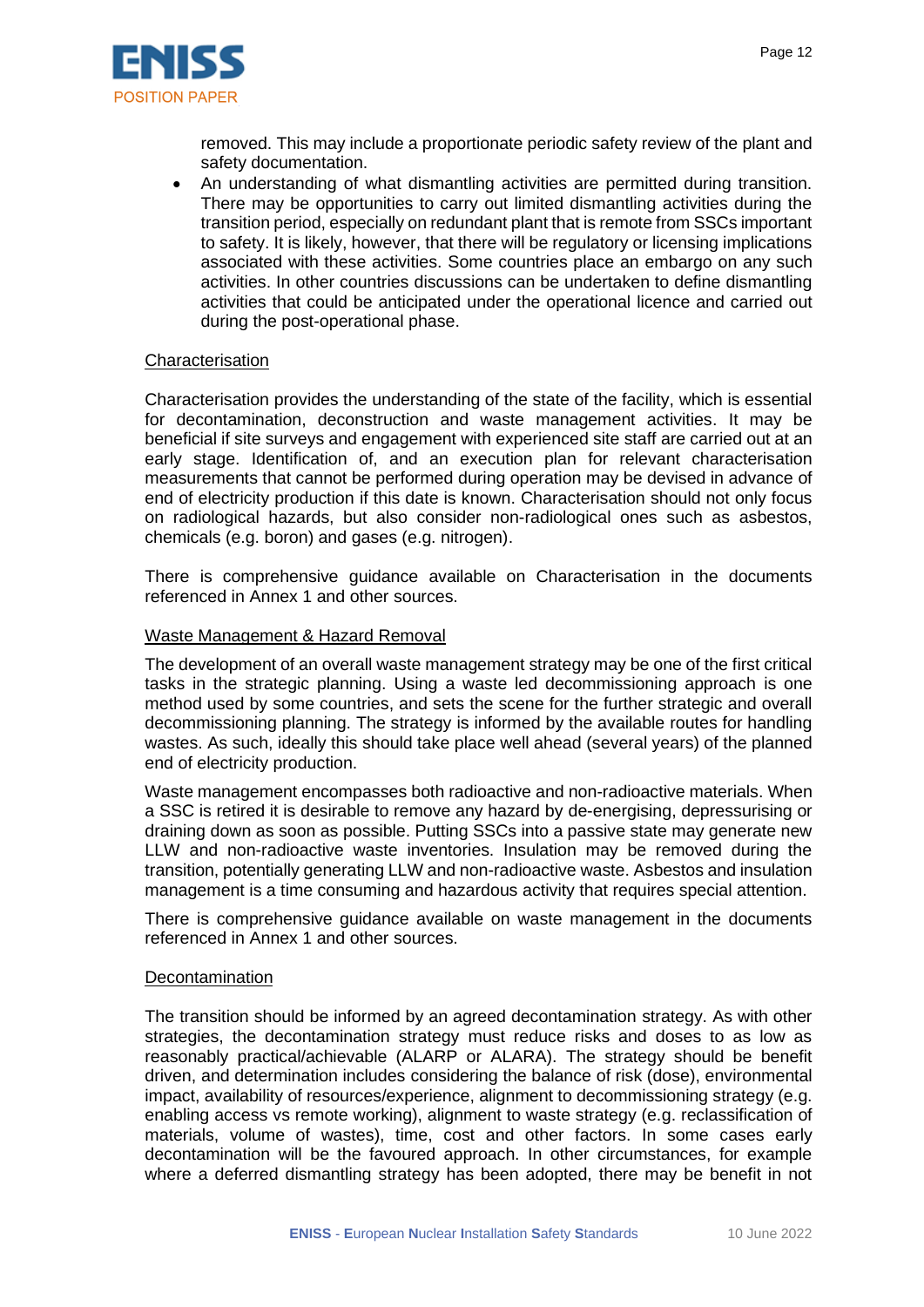

performing a full decontamination as decay of the radioactivity over time will lead to lower worker doses when this activity is carried out. The decontamination strategy should state which SSCs can be cleaned and/or decontaminated and when.

There is comprehensive guidance available on decontamination in the documents referenced in Annex 1 and other sources.

From the ENISS members' feedback and other sources the following experiences have been identified. This may help to plan a decommissioning project, although not all the experience given in this report is valid for all decommissiong projects, depending on local context.

- Prepare all the documentation necessary for obtaining the decommissioning licence (e.g. final decommissioning plan, decommissioning safety analysis report, environmental impact assessment report).
- Timely preparation of the safety analysis and documentation can be a challenge, especially if a site reaches end of electricity production earlier than anticipated. Prepare the safety analysis and documentation as early as reasonably practicable, recognising that the authorities require sufficient time to consider and authorise any activities.
- Exactly characterising a nuclear power plant waste and contaminated areas can be a significant task. An evaluation based on estimates and experience at the beginning can be sufficient to determine what waste facilities and arrangements are required.
- Early preparation enables greater access to experienced staff, whose knowledge and experience is really useful for key areas such as the plant management strategy and characterisation.
- It is beneficial to secure in advance specialised services providers according to the foreseen dismantling schedule, especially for very specific packages such as dismantling of reactor pressure vessel internals and the reactor pressure vessel.
- Decommissioning can benefit a lot from technical, governance or organisational innovation. The transition phase may be the right time to identify such potential innovations.
- The preparation and management of outages during the operational phase can be considered a relevant practice and a starting point for the transition and decommissioning. Decommissioning involves many aspects similar to some reparation works.
- Some organisations have developed a specialised Business Unit with a focus on nuclear decommissioning. Responsibilities can include developing strategy and competences for decommissioning, managing the resources and delivering the decommissioning programmes. By developing a separate Business Unit for Nuclear Decommissioning, separate from operations, reduces potential conflicts around prioritisation of resources between decommissioning and operations missions. It also allows a "decommissioning-centred" approach to be developed from the outset, where the focus is on the decommissioning mission and tasks is at the heart of the business.
- However, there is a risk if the decommissioning business unit becomes "too separate", since there is a link between operation and decommissioning to take the operational experience, know-how, tacit information etc. into account in decommissioning; and vice versa, in some decisions in operation the effects on the decommissioning should be taken into account.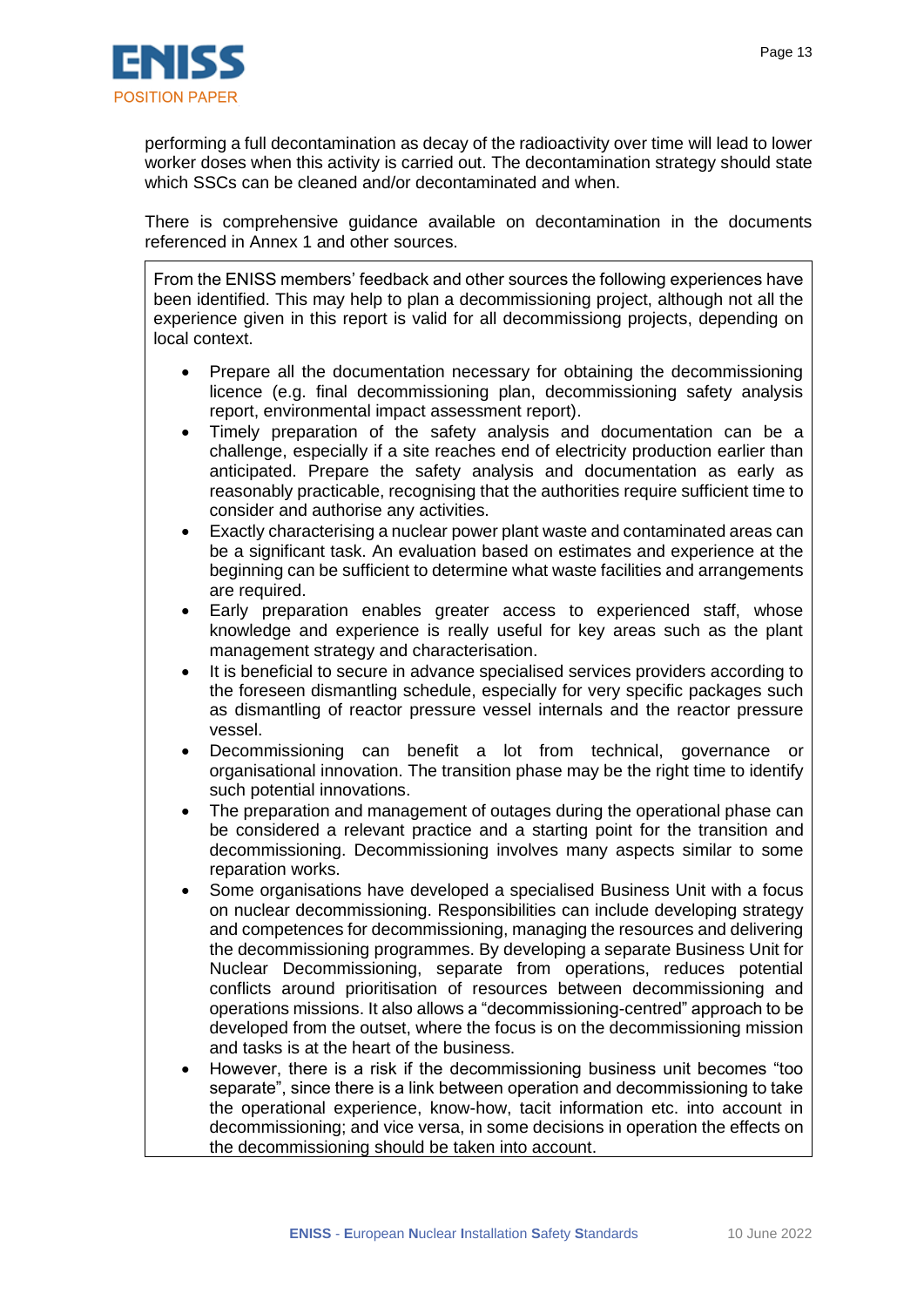

- Nonetheless there are still challenges in moving from an operations to decommissioning mindset. In particular with respect to specific issues which interface, i.e. where the two organisations have shared but differentiated responsibilities. This requires a structured arrangement under which the interactions and decision-making is managed; as well as development of effective co-operation between the key staff, departments or companies involved.
- Effective organisational change is one of the most significant challenges. Without this in place there could be a tendency to stay operationally focussed above all other priorities, which could lead to lack of clear ownership, plans and accountability for decommissioning activities.
- Starting preparatory activities too late can lead to not being able to anticipate certain dismantling operations under the operating licence during the transition phase, or not being able to implement modifications to installations in order to ease future dismantling operations.
- Having to conduct unnecessary surveillance and maintenance programmes may prevent re-assignment of staff to transition and dismantling tasks.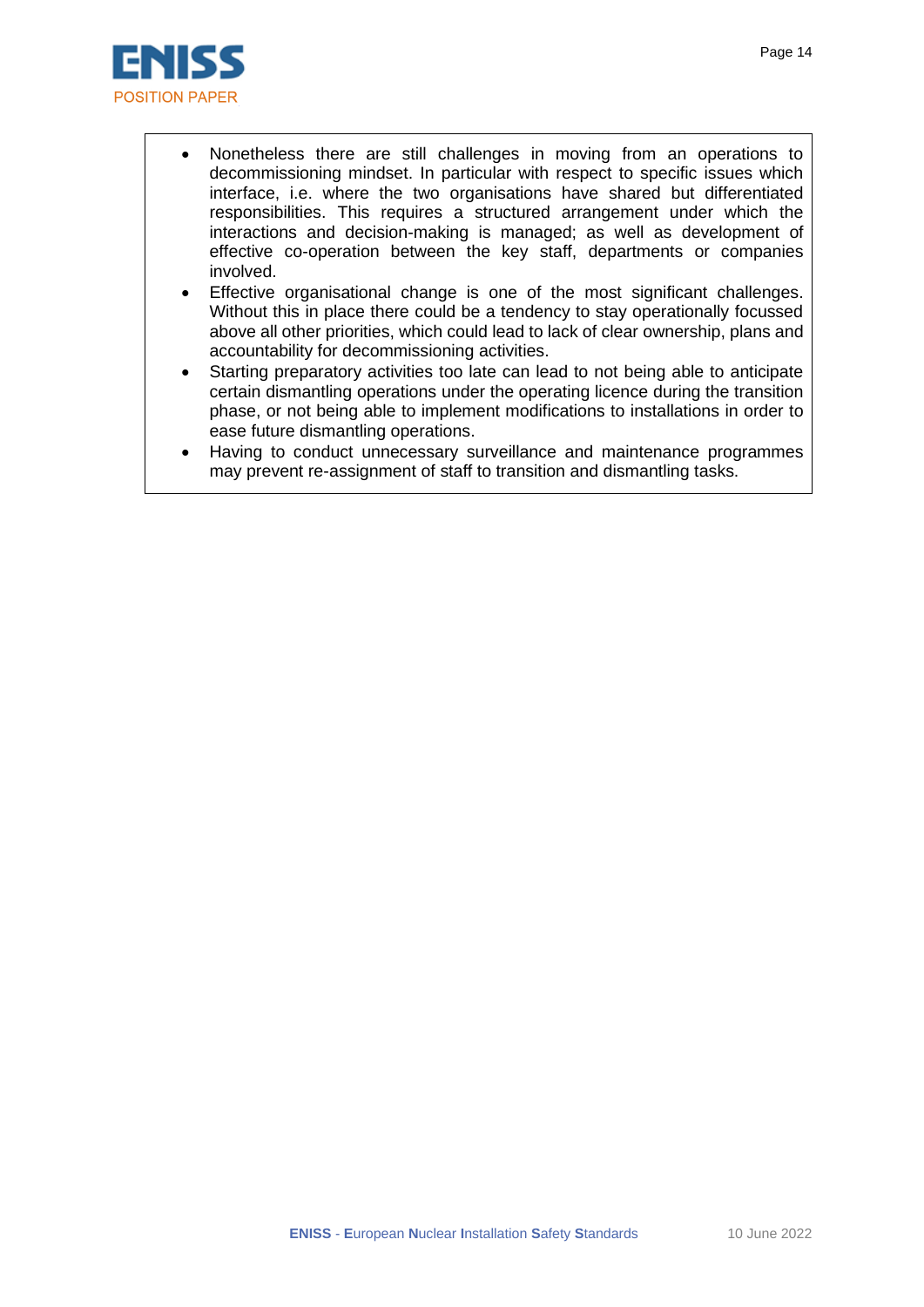

#### **Principle 3: The licensee engages early to develop an outcome focussed environment with key stakeholders including the regulator, in order to achieve a reasonably practicable and proportionate risk informed transition strategy.**

A positive licensee to regulator relationship that covers all relevant regulators, i.e. nuclear safety, environmental, safeguards, security, transport, waste management, worker safety, etc. will be beneficial. An open dialogue with key stakeholders and regulators is beneficial at an early stage, in order to develop a shared understanding of the transition strategy, the required activities and the regulatory expectations. The licensee and regulatory strategies should take a proportionate and holistic approach based on the changing risk profile at the site.

It is important that the legal and regulatory requirements are understood and embedded in the transition strategy. The timescales for regulatory assessment and authorisation should be understood and incorporated into the transition plan. Any failure to satisfy regulatory requirements can lead to significant delays to subsequent steps or other regulatory action.

The nuclear safety risk and radiological hazard will reduce significantly following shutdown and removal of fuel from site, or removal of fuel to a dedicated interim spent fuel storage facility. Other hazards, for example industrial, environmental and radiological protection may increase during some phases as decommissioning activities commence. A proportionate and holistic approach based on the changing risk profile at the site could be helpful. There may be less need for the level of nuclear safety regulation to be maintained, as the risk profile moves away from nuclear risk/hazards and towards conventional, environmental and radiological protection ones. Regulatory supervision should take into account the specific hazards relating to decommissioning, and the key areas relating to supervision of these activities. This may be reflected in a shift in the regulatory emphasis, and will also lead to cultural change, discussed later under Principle 4.

Good governance and oversight of a wide range of areas is advisable in order to maintain this proportionate approach, particularly when facing the evolution for the first time. It is essential to understand the broader operating experience, regulatory expectations and relevant national and international standards.

From the ENISS members' feedback and other sources the following experiences have been identified. This may help to plan a decommissioning project, although not all the experience given in this report is valid for all decommissiong projects, depending on local context.

- An example is to work with the regulator(s) and agree a regulatory strategy and plan to support the transition from operations to decommissioning. This can potentially cover planned and unplanned closures. Capturing the strategy and plan in an agreed document will provide clarity of the regulatory expectations, the licensing hold points and the level of authorisation required at each hold point. It can also set down the framework of regulatory interventions and assessment work, covering a wide range of areas and interactions.
- Another example is where a guide related to "final shutdown, decommissioning and delicensing of Basic Nuclear Installations" is produced (and issued by the Nuclear Safety Authority) and to have discussions with the authorities prior to the submission of the decommissioning application in order to present and discuss the chosen decommissioning strategy (breakdown of the decommissioning process, final state envisaged, etc.).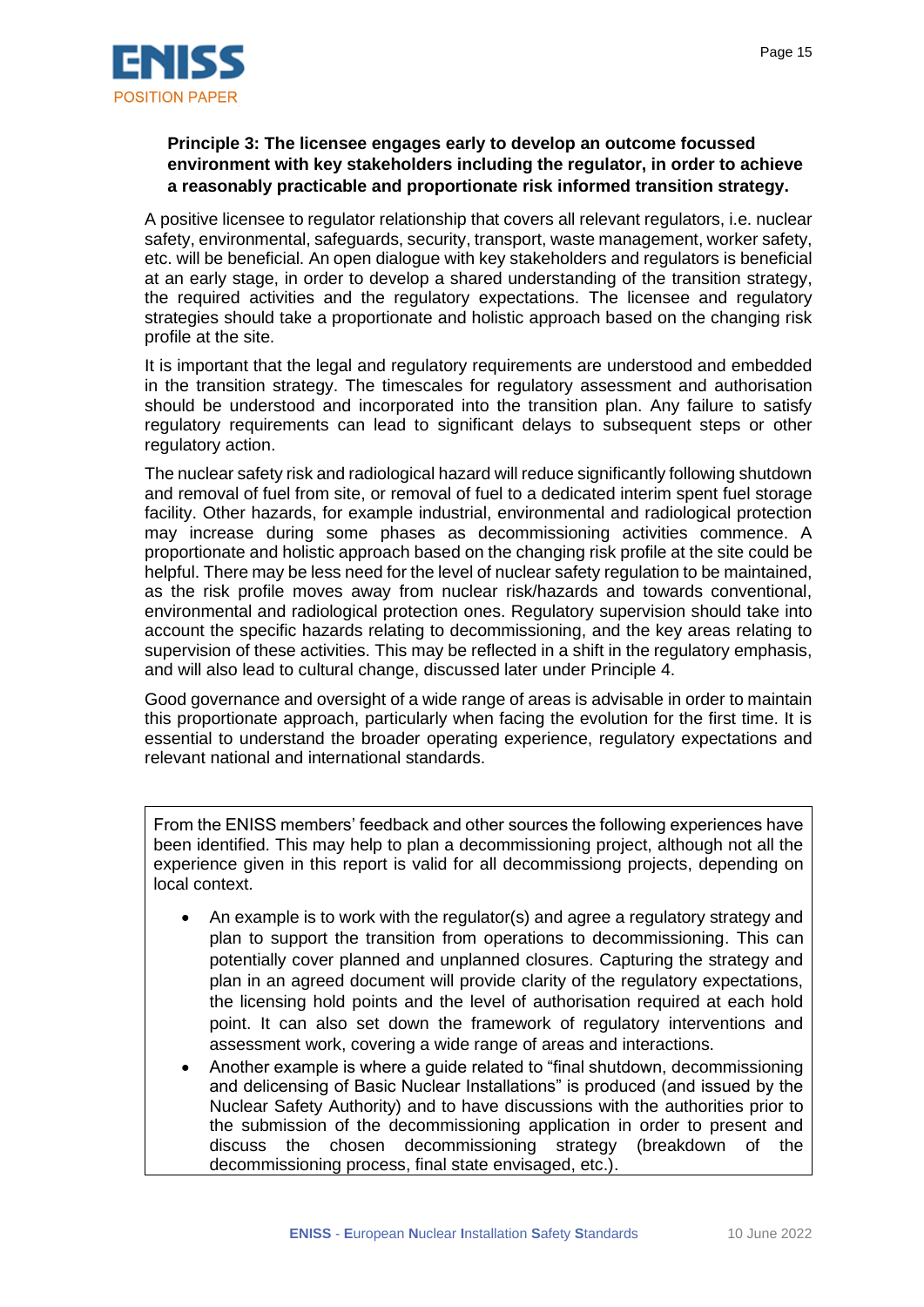

- It is advisable, if necessary, to clarify the roles of all regulatory authorities involved in authorisation of decommissioning, and harmonising regulatory requirements and criteria between them.
- A goal-setting regime rather than a more prescriptive, standards-based regime is applied in a number of countries (although this is not an absolute, and both approaches can be used depending on the specific issue). With this approach the regulator sets out its regulatory requirements, and it is for licensees to determine and justify how best to achieve them. This approach encourages innovation, continuous improvement and the adoption of relevant good practices and also enables innovation by the operator/licensee to develop approaches that best meet its particular circumstances.
- It is good practice when the nuclear regulator applies a graded approach, and adapts regulatory control to the new post-closure situation (in particular once fuel is removed), and takes account of the new lower risk levels in the transition to the decommissioning phase. It should be noted that this does not imply an overall reduction in regulatory supervision, but rather a change in character or focus, towards a shift into supervision of decommissioning. There may be a build-up in regulatory supervision relating specifically to decommissioning in the period before permanent closure, in relation to the planned changes to the safety analysis for the transition period and/or decommissioning. Regulatory supervision takes into account the specific hazards relating to decommissioning, and the key areas relating to supervision of these activities.
- The applicant for a decommissioning authorisation demonstrates in the documentation that the risk profile and the nature of the hazard have changed in the decommissioning process (and in the transition period as well). The creation of a checklist with hazards and the processing of safety analyses may make it easier in certain cases.
- The nuclear safety risk and consequential regulation differ for each phase of the fuel removal from site, e.g.:
	- spent fuel in permanently shut down reactor;
	- spent fuel removed from reactor, remains in spent fuel storage pool in reactor building;
	- spent fuel removed from reactor building, remains in interim spent fuel storage pools in a separate facility on site (if planned);
	- spent fuel removed from reactor building, remains in interim dry spent fuel storage on site (if planned); and,
	- all spent fuel removed from site.
- The mindset (both of the operators and the authority) in the facilities in operation may not support the graded-approach. In addition to organisational changes of the operator, changes may be necessary also in the authority (e.g. competence and resources relevant for decommissioning).
- Preparation of the requested documentation in a timely manner can often be challenging. During the preparation of this documentation, it is advisable to have interactive communication with the regulator at early stage. Regular discussions or working groups may facilitate this, allowing the identification of any issues upfront in order to ease the final analysis of the submittal and avoid delays in getting the license.
- Such discussions can help define dismantling activities that could be anticipated under the operational licence and carried out during the post-operational phase, for instance in non-controlled areas of the installations, with as main examples the dismantling of equipment of the turbine hall or buildings with already removed steam generators and reactor pressure vessel cover heads, which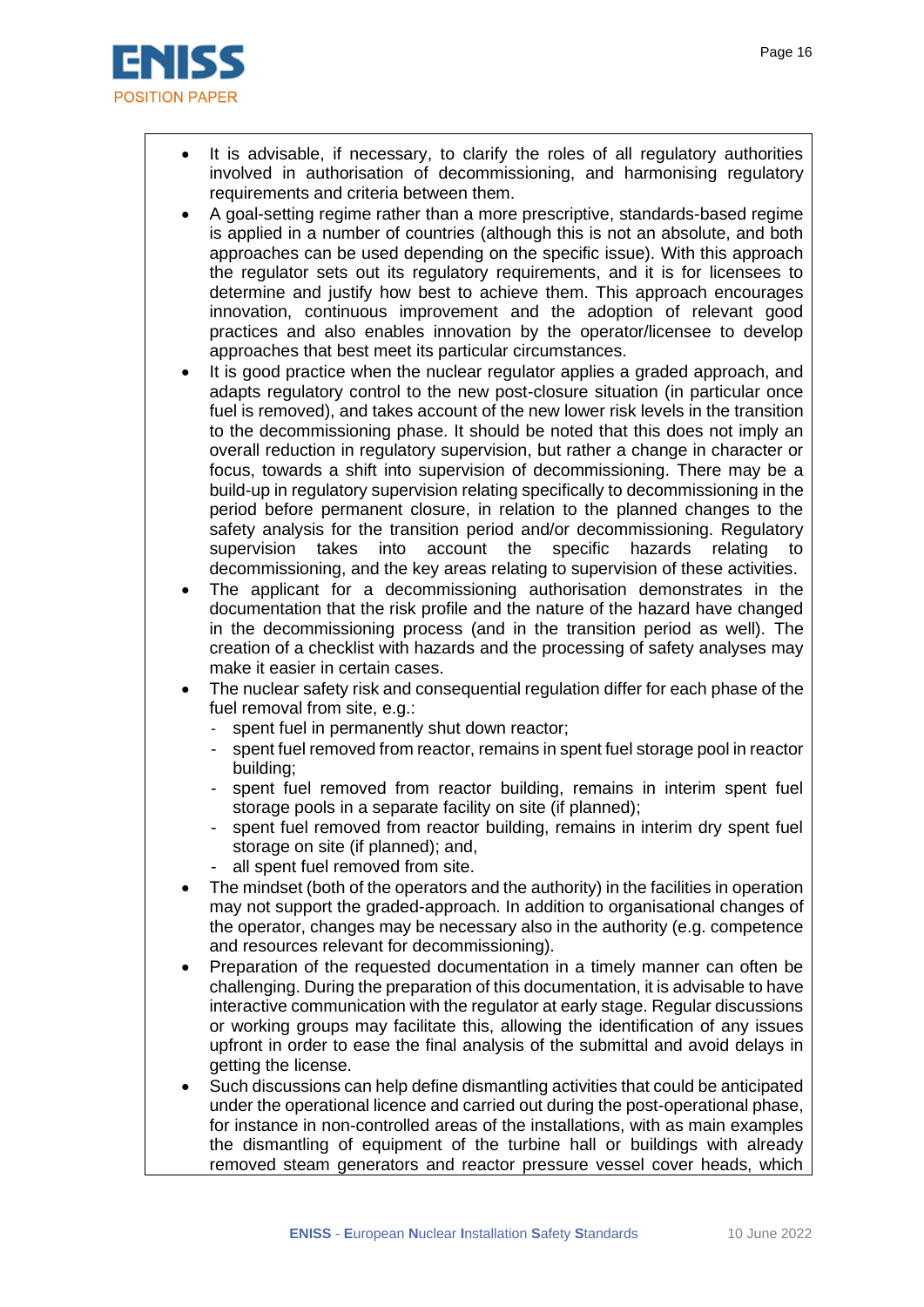

would be beneficial to potentially reconfigure those buildings as interim storage locations.

• In some countries where the lifecycle of the licence is established and the necessary licenses are valid, a change of ownership should not be a reason for relicensing (the conditions of activity are set out in the licence). The responsibility is always on the holder of the permit for the activities in question.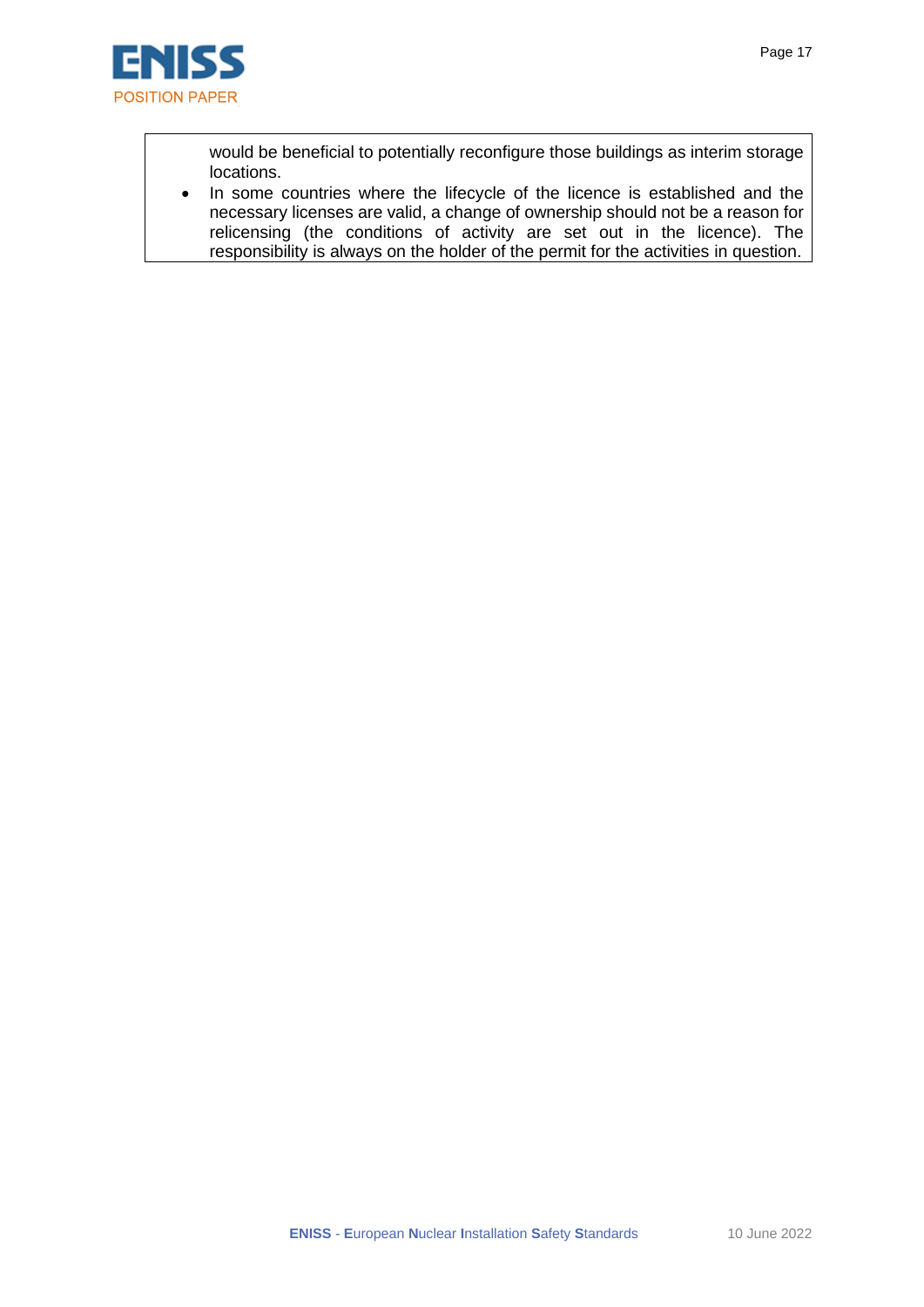

#### **Principle 4: Sufficient focus is given to the management of organisational change ahead of and during the transition period.**

Organisational change is a major focus area during the transition. There are significant organisational changes and challenges associated with the transition from operations to decommissioning, covering a broad range of areas from the company structure and licensing, changes to the management systems, provision of suitably qualified and experienced personnel, to the culture and morale during a period of great change. It is advisable that preparations begin early to allow optimum organisational change and risk management. Stakeholders and regulators may also undergo similar transitions.

Organisational change is a key enabler to deliver the requirements of decommissioning (and other missions), and is often a rate determining step which determines how well prepared we are for the transition. Hence, slow or delayed organisational change is potentially one of the main inhibitors.

People, plant, process and the commercial aspects of the business have to adapt to manage nuclear power plants which have stopped generating and are commencing decommissioning. There are key skills and knowledge that have to be managed throughout this transition. Additionally there are different skills that have to be developed in order to meet new missions. New business functions, with clear objectives, ownership and accountability may also be required. Taking into account the roles and competences for decommissioning, this may create a requirement to define and deploy a new approach to managing human resources and training.

With the approach of the permanent shutdown of a nuclear facility, detailed preparations begin for the facility transformation required in order to establish the necessary conditions for the start of decommissioning. In particular this transition involves:

- a transformation process to create an organisation suitable for undertaking decommissioning; and,
- actions related to specific phases of decommissioning including undertaking postoperation activities and preparing for the start of decommissioning activities.

The approach to be followed to undertake decommissioning will typically be described in the decommissioning plan, which is maintained and updated throughout the lifetime of the facility. Irrespective of the choice made, this will involve a process of transformation to establish the new organisation required for decommissioning. At the heart of any such transformation will be change management.

Change management is the term given to a process, techniques and tools required to manage the people element of change to achieve the required business outcome. Change is an ongoing process in all organisations, but it is particularly important in nuclear facilities to have a 'tried and trusted' methodology to ensure change is implemented effectively whilst remaining focused on safe reliable operation and nuclear safety risks are managed and controlled during the process. In some countries the regulator will insist organisations have adequate arrangements to control any change to its organisational structure or resources which may affect nuclear safety. This may include ensuring that there is robust and visible consideration of different options (optioneering) covering all aspects, technical, safety, regulation, HR management…, in identifying and implementing an effective, reasonably practicable and proportionate solution.

The key aspects of organisational change during transition are summarised below, with further detail provided in the guidance listed under Annex 1 and other sources.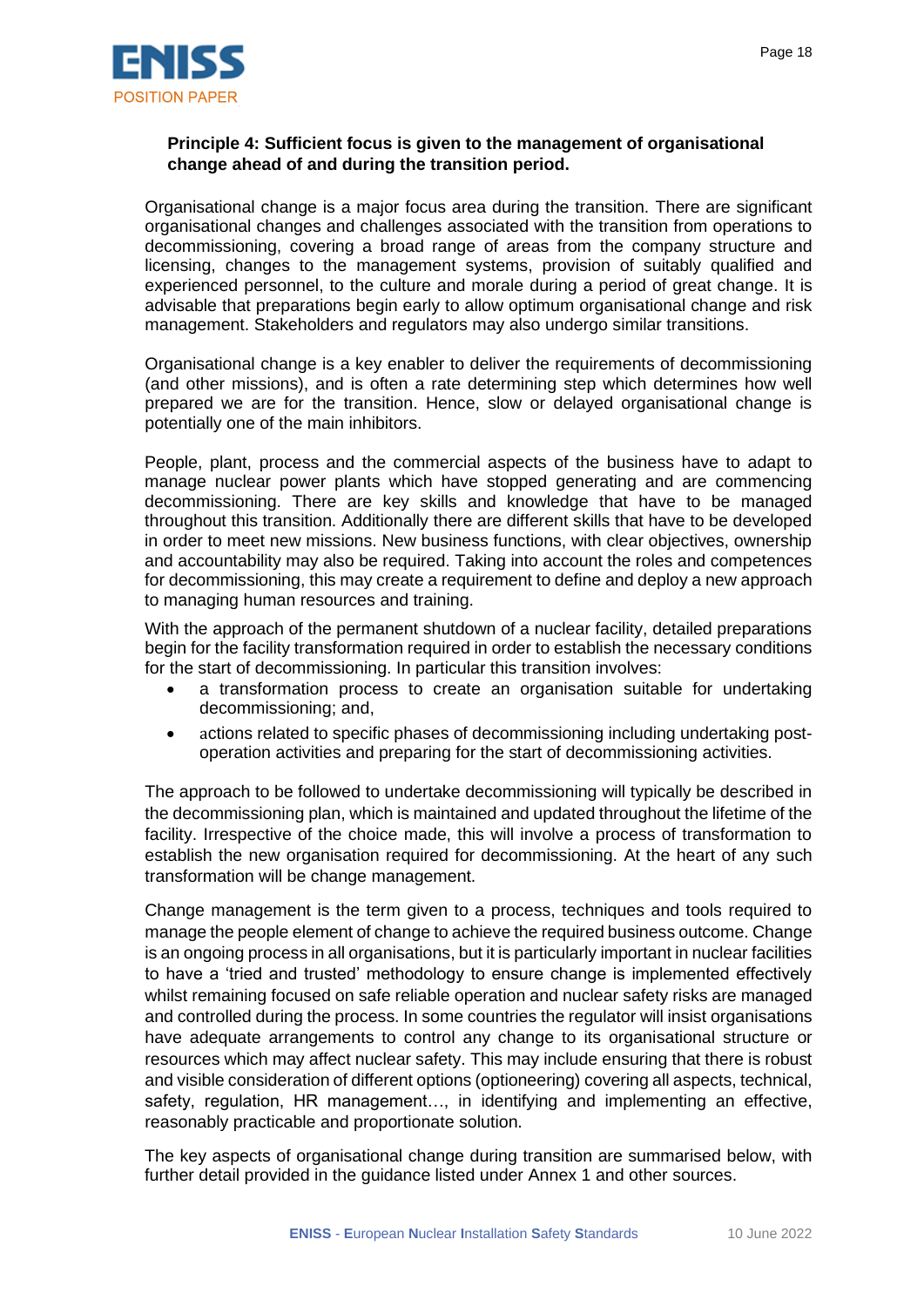

#### Governance & Oversight

As noted in Principle 1, it is beneficial when the strategic direction is driven from the toplevel management of the licensee. Appropriate governance and oversight arrangements will manage all transition activities and the organisational change. Senior management and other leaders should have the right competence in order to carry out this role. This is important in order to manage safety, compliance, programme performance and innovation. In addition to the governance and oversight of transition activities discussed under Principle 1, the following organisational activities also require appropriate levels of governance and oversight:

- leadership and culture;
- governance and organisational innovation;
- changes in operational and decommissioning resource levels;
- skills and knowledge management;
- training:
- management systems;
- organisational structure and ownership (including transfer of responsibilities); and,
- funding.

Key performance indicators/metrics and risk logs are useful tools to help define and measure both performance and organisational effectiveness to enable the prompt identification of any issues or risks that may require mitigation.

#### Leadership & Safety Culture

During operation, nuclear power plants understandably maintain the leadership & safety culture of a nuclear production facility or factory. The main priority is to safely and securely maintain the production of electricity to meet the demands from the grid. During this period, the main time an increased project focus is applied to the management of the site is during planned outages. As a site nears the end of electricity production, it may benefit from the development of a new mind-set, that of a project organisation. Plans will be made for the defueling and decommissioning of the site, and the organisation may need to adapt itself to provide the structure to deliver these later stages in its lifecycle.

The changes introduced by the end of electricity production and the transition to decommissioning increase the risk of a deterioration in the safety culture unless this is carefully managed. There are some culture changes that should be encouraged, recognising the change in risk profile and emphasis on project working. So an approach proportionate to the risks and type of organisation could be fostered. There are other changes that will be triggered by the change in site mission and the decrease in operational staff levels, which can have an adverse impact on morale and culture. In a period of significant change, consultation, communication and certainty are key enablers to managing culture and morale*.* 

#### Managing Changes in Resource Levels

As operational functions staffing levels decrease and decommissioning functions increase, appropriate change management arrangements should be in place to ensure that the functions can continue to perform their duties, maintaining safety and compliance, whilst also delivering commercial objectives. These changes are managed to ensure that they remain consistent with the site safety documentation and the transition and decommissioning strategies. Changes should be documented and should be subjected to ongoing monitoring, governance and oversight. It is advisable to engage key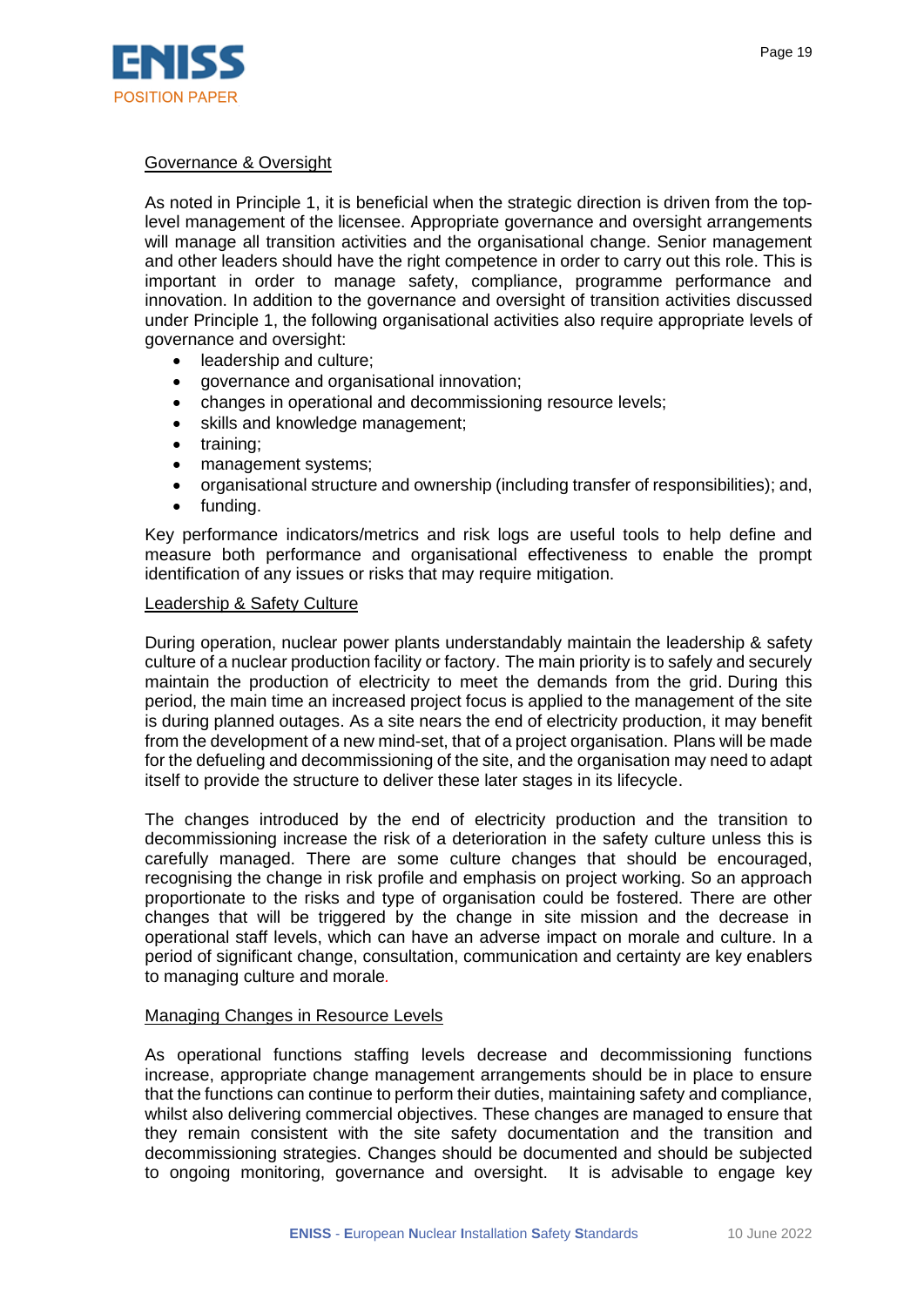

stakeholders early, especially relevant regulators in order to understand their areas of interest for assessment and authorisation.

The dual mission of an organisation, supporting both operating nuclear power plants, whilst preparing for the transition to decommissioning, is a challenge to manage. This challenge may be increased if there are multiple sites that are transitioning at the same time. This will impact both the nuclear power plant and support organisations. As the nuclear power plant nears the end of electricity production, the demands of operation can also increase due to plant ageing. Therefore, prioritisation of shared resources can become problematic, when the over-riding focus is safe operation of the nuclear power plant. It is important during this phase that the organisation finds efficiencies in the work that it carries out to create headroom. Separate dedicated functions may be put in place to protect preparation activities. Various aspects of the transition and decommissioning strategies may be subcontracted to specialist companies, which will help alleviate temporary pressure points.

In order to manage the impact on morale and culture, efforts supporting staff reconversion or other resourcing strategies should commence as soon as possible. This may require dedicated human resources, training and communication resources. Industry partners may also be engaged to help the transition.

#### Skills & Knowledge Management

Maintaining the right skills and knowledge is an important part of transition. This is in-part identifying and transferring existing skills and knowledge from the operating organisation, and also identifying new skills and knowledge to support decommissioning. Knowledge management is supported by accurate and up to date plant documentation and records, and informed by additional activities such as characterisation. Appropriate Product Lifecycle Management tools should be used. Access to experienced operational staff, original equipment manufacturers and supply chain may identify further relevant knowledge that is not captured within plant documentation and records. Key plant, projects and processes should be covered. Specialised services and additional supply chain support for transition and decommissioning activities should be secured in advance.

During the lifetime of a site, decisions are made as to whether certain tasks are within the core activities of the operator (e.g. for safety, regulatory or commercial reasons). Those that are judged to fall within the core activities will, in most cases, be performed by the site itself - these are classified as 'make' decisions. However, as the site transitions from operations to defueling and decommissioning, less of these activities will be judged to be core, and there may be an increased spend in the supply chain ('buy'). The sites therefore should have a structured process for 'make'/'buy' decisions, which includes maintenance of the right skills and knowledge.

Offering training possibilities to existing staff to get acquainted with the decommissioning world and acquire new skills, which are by nature different from the operational ones, can be attractive for some employees. This is to be put in balance with the global decommissioning approach where making use of specialised external contractors can be considered as being more cost effective. This means cost principles will play a role in determining which internal workforce shall be kept and reconverted to decommissioning and if some activities will be internalised or not.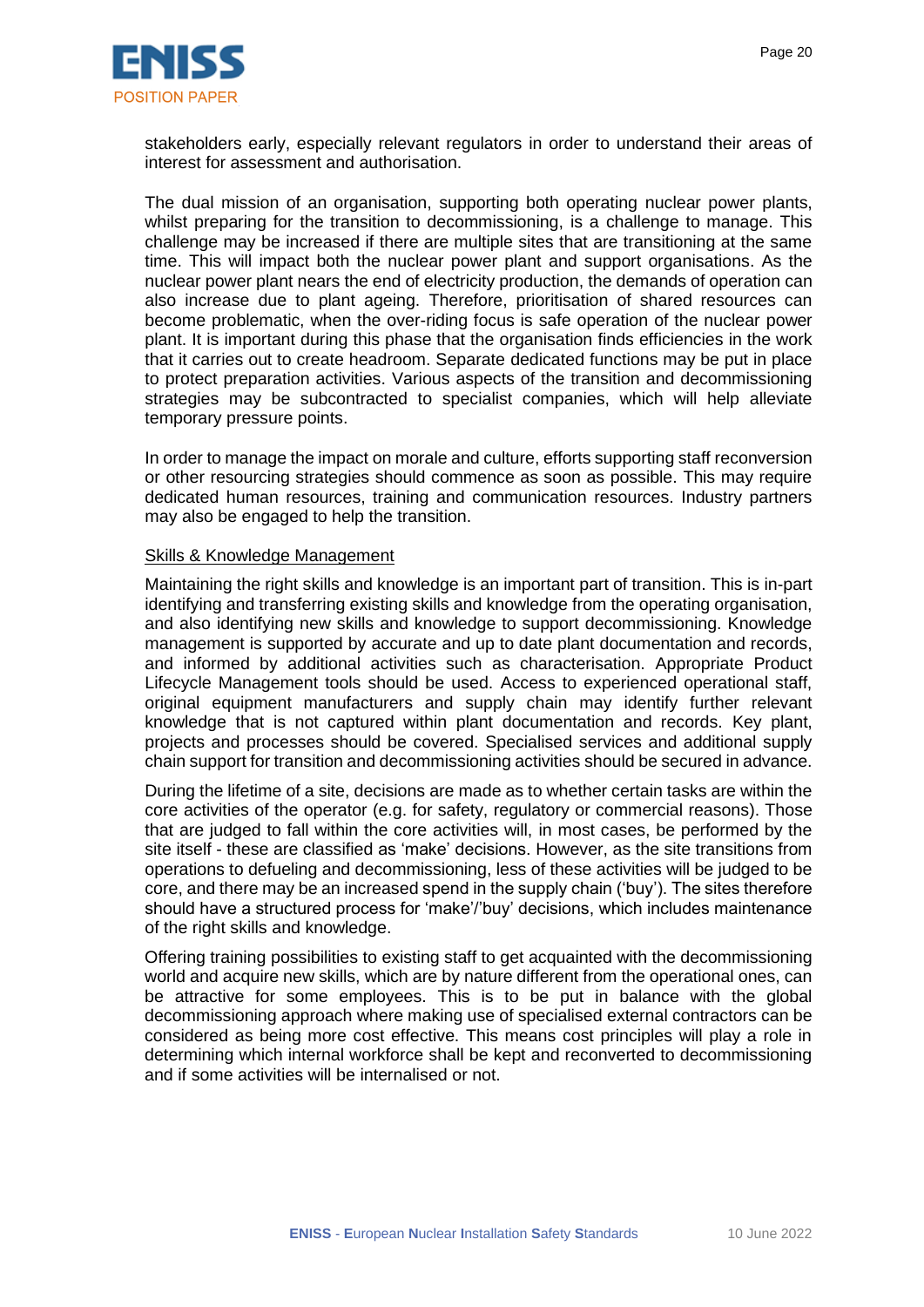

#### **Training**

A training process, such as the Systematic Approach to Training (SAT) or equivalent, is a relevant example of a process that manages adjustments to existing competences and new competences. Such a process will analyse the skills, knowledge and behaviours required for transition and beyond, and then use a structured approach to design, develop, implement and evaluate training packages.

The training requirements should take a long term, strategic view, as recruitment, training and development can be long lead time activities. Collaboration across the industry and with key strategic contractors should be considered.

#### Management Systems

The management system of an organisation describes how key activities are managed, performed and assessed. It typically shows how the organisation is governed and describes how functional responsibilities, levels of authority and interfaces between different groups are controlled and managed such that the overall objectives are achieved in a safe, efficient and effective manner. It typically defines how the management system integrates safety, health, environmental, security, quality and economic objectives to ensure that safety is not compromised. It may also be part of the arrangements used to demonstrate compliance with the Site Licence.

The management system may also control activities through transition and into decommissioning. It should be reviewed ahead of transition to identify areas that require adjustment to the new mission. Work control processes may require adjustment, adapting from routine operational activities, some of which may be maintained, some may become redundant or there may be new one off or novel tasks. The organisation may need additional support to manage the volume of change through the transition period.

The management system may also be supplemented by additional QA plans and internal regulatory assurance during the transition.

#### Organisational Structure & Ownership

The ownership and/or licence holder may undergo change during or after the transition. A number of options have been chosen by different countries:

- the organisation that held the licence during operation may continue to hold the licence through transition and decommissioning and deliver the transition and decommissioning activities;
- the organisation may choose to enact decommissioning by a specialist contractor under the oversight of the original operating organisation, which continues to hold the site licence; or,
- the ownership and site licence may transfer to a new organisation after defueling.

The option chosen will depend on factors specific to the organisation and country.

In all cases there will be organisational change, with overlap and potential conflicting priorities between operating and decommissioning functions. The organisational capability, competence and knowledge of both the operating and decommissioning functions will be managed. The operating functions must maintain sufficient capability as the number of operating staff reduces. It is preferable that the decommissioning functions have sufficient capability at an early stage in order to support the Principles identified in this paper, and be able to increase resources in order to implement the transition and decommissioning strategies. Key resources, skills and knowledge are identified and maintained throughout. Additional contract resource may be required to manage periods of peak resource demand.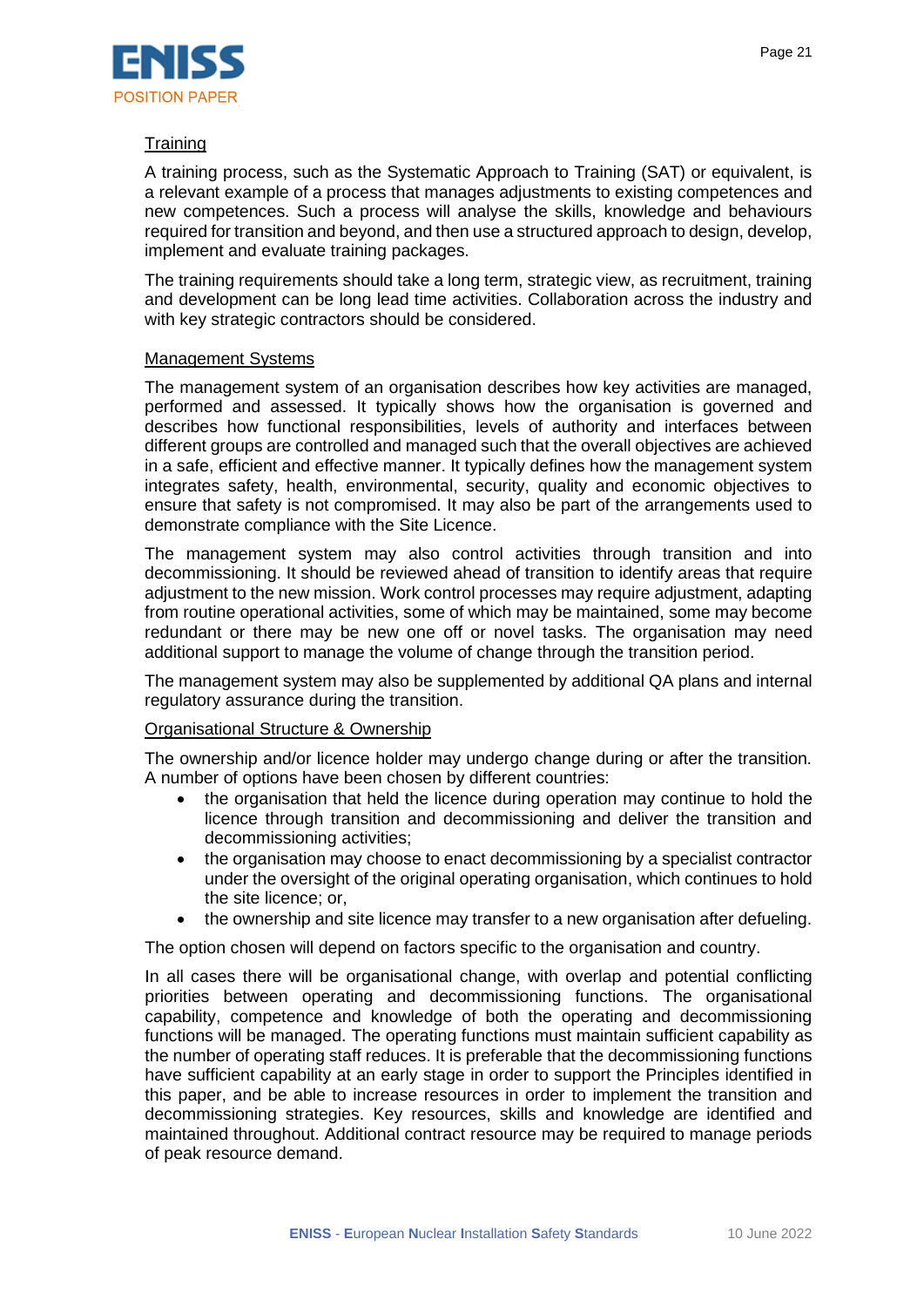

The transfer of ownership, the site licence and any permit/authorisations should be managed to enable a seamless transfer. This will require early engagement with the regulators and collaborative working between the licence holder and new licensee.

#### Funding

Funding is a key enabler, or potential inhibitor, to the development and execution of the transition strategy. Each country will have different arrangements for the accumulation and provision of decommissioning funds. The availability of funds may impact decommissioning activities and the decisions taken on priorities and approaches. Organisational change may be required to work within an environment where funding for decommissioning work requires additional qualification and use of funds requires additional oversight, in order to avoid any delays to the programme. There may also be regulatory interest in the provision of sufficient funds to implement the agreed strategy.

Where there is a change in ownership, it is essential that the correct commercial framework is in place to control that transition. There may need to be a restructuring of the site's workforce to reflect the new focus of the site, but continuity should also be considered to ensure that appropriate site knowledge is preserved and licence conditions are complied with. The correct commercial framework should help to prevent the operator from leaving the new owner with insufficient or inappropriate resource to carry out the decommissioning.

From the ENISS members' feedback and other sources the following experiences have been identified. This may help to plan a decommissioning project, although not all the experience given in this report is valid for all decommissiong projects, depending on local context.

- Slow or delayed organisational change, or competing priorities between operating sites and sites transitioning to decommissioning, can result in significant delays. It is preferable that the organisation can adapt to the new mission and tasks. The challenges during operation differ from the challenges during decommissioning. It is important to refocus the organisation to the new mission. This may require creation of new functions and separate, dedicated and protected resources. It may also require adoption of a more project focussed delivery organisation. Make sure that roles and responsibilities are clear and that there is an efficient decision-making process in place, especially if responsibilities are split between two, or more, organisations.
- The transition period and subsequent decommissioning can be associated with a major reduction in operating staff. It is of vital importance to keep the operational knowledge of the operators during the post-operational (transition) phase, and even beyond into the decommissioning phase. Therefore, keeping critical operational staff on-board is an important task and has to be managed by providing them with career perspectives, or possibly by putting in place a system of incentives. This system has to take into account the age of the concerned employees, mainly by assessing for the senior ones if they can reach the end of their career by working on the decommissioning project or for junior ones by offering the possibility to still work for the company but on other sites/installations, if any.
- Culture and morale can be challenged during a period of significant change. There are a number of practices for maintaining culture and morale, including:
	- $\circ$  begin early by initiating a change in the mindset: production to decommissioning;
	- o open and honest communication about the employment horizon of staff;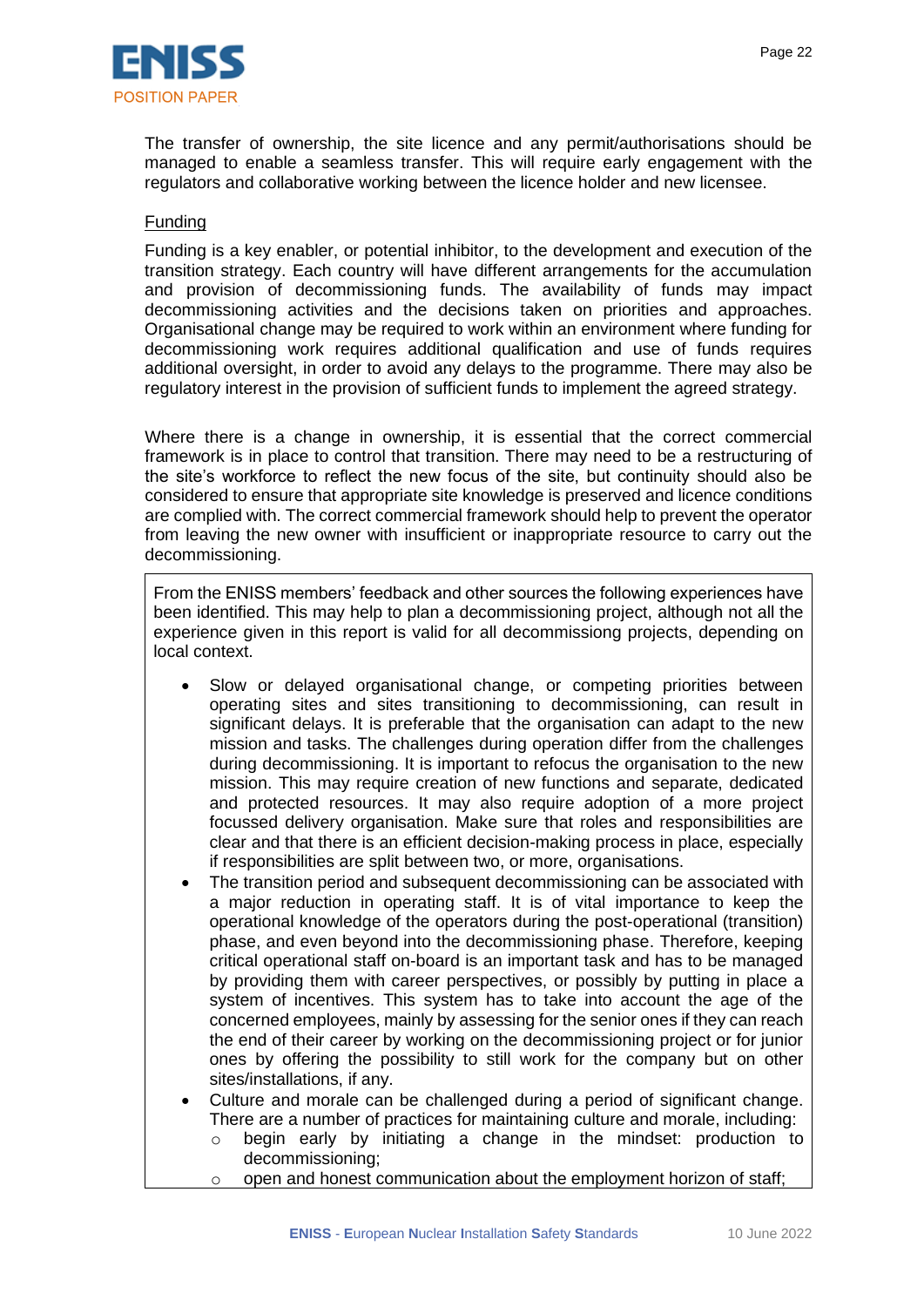

- $\circ$  strong involvement of staff in designing their training path when transitioning into decommissioning work;
- $\circ$  company support for staff in planning their careers after decommissioning;
- $\circ$  provide staff with opportunities to acquire certificates to help future employment;
- $\circ$  open and early communication to the community, local authorities and the media about the project and how it is a normal procedure at the end of a plants electricity production;
- $\circ$  close co-operation between the local community/stakeholders and the licence holder will lead to a more sustainable outcome as the necessary organisational changes take place. The effect of these changes on the local economy can be minimised with a common effort that is initiated early;
- $\circ$  key staff can be motivated to continue in the project with different forms of incentives;
- $\circ$  staff involvement in the planning phase increases commitment later;
- $\circ$  developing training courses about radioactive waste management and decommissioning activities so that operating staff get acquainted with this rather new business area for most of them;
- $\circ$  preparing a reconversion programme for the operating staff, encompassing retirement, reorientation to other activities within the company, outsourcing and a training programme for the staff that will shift from operation to decommissioning;
- $\circ$  increased training of managers and especially their leadership skills, with a focus on the requirements of transition and decommissioning, will increase both their success as leaders and also their own motivation, since the company is clearly investing in them; and,
- o line managers should be committed and see the changing projects as an opportunity for growth, so they can pass this attitude on to the staff.
- Operational staff with knowledge of the environment and equipment are further usable in the decommissioning process, they only change their role and become the guarantor of decommissioning activities - not their executor. Existing operating staff perform dosimetric inspections, formulate assignments for suppliers, use their knowledge in entering technical specifications, etc., this knowledge and experience can be used in the decommissioning of a nuclear power plant. On the other hand, the decommissioning process is linked to other activities for which the operating staff are not trained and which they may not want to perform. Therefore a staffing program for employees and their future career prospects / perspectives should be established.
- When transferring staff from the operating organisation into the decommissioning organisation, an effective on-boarding programme and mentoring should help establish a decommissioning mindset. It should be noted that the decommissioning organisation also stands to gain through transfer of staff from the operating organisation, in that this facilitates developing an awareness of the needs and approaches of the operating organisation, which should facilitate the interactions between the two.
- The decommissioning organisation has to establish new relationships with the commercial supply chain for nuclear decommissioning. These differ in some key respects from the commercial frameworks applicable for operations, both in terms of supply chain partners and also in choice of contracting models and relationships. There may be different funding and financing arrangements for waste disposal (including spent fuel) and decommissioning.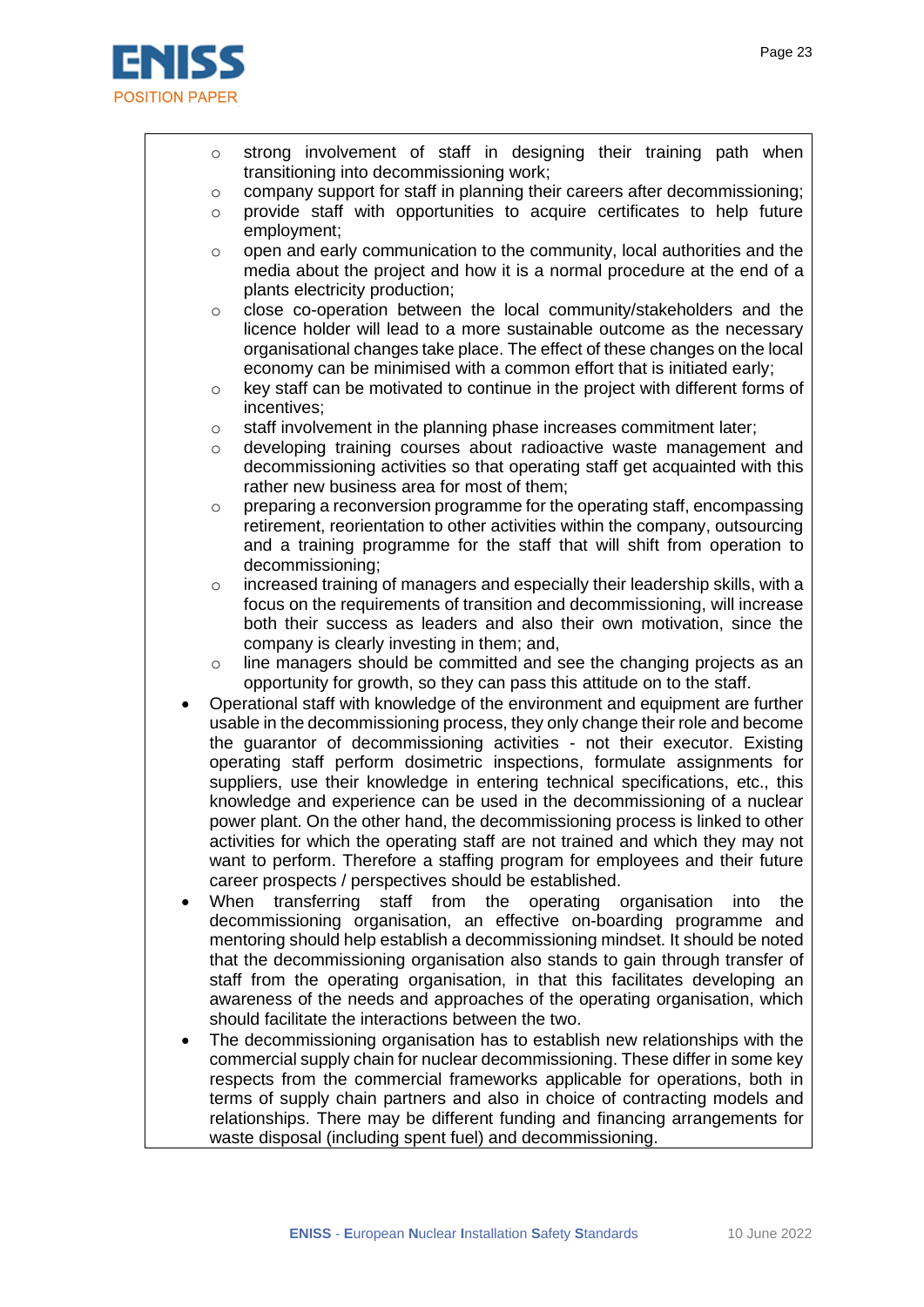

• Hiring new categories of staff (or reinforce them) to better be able to put transition and dismantling contracts in place and ensure the necessary followup of the dismantling contractors (cost and schedule controlling).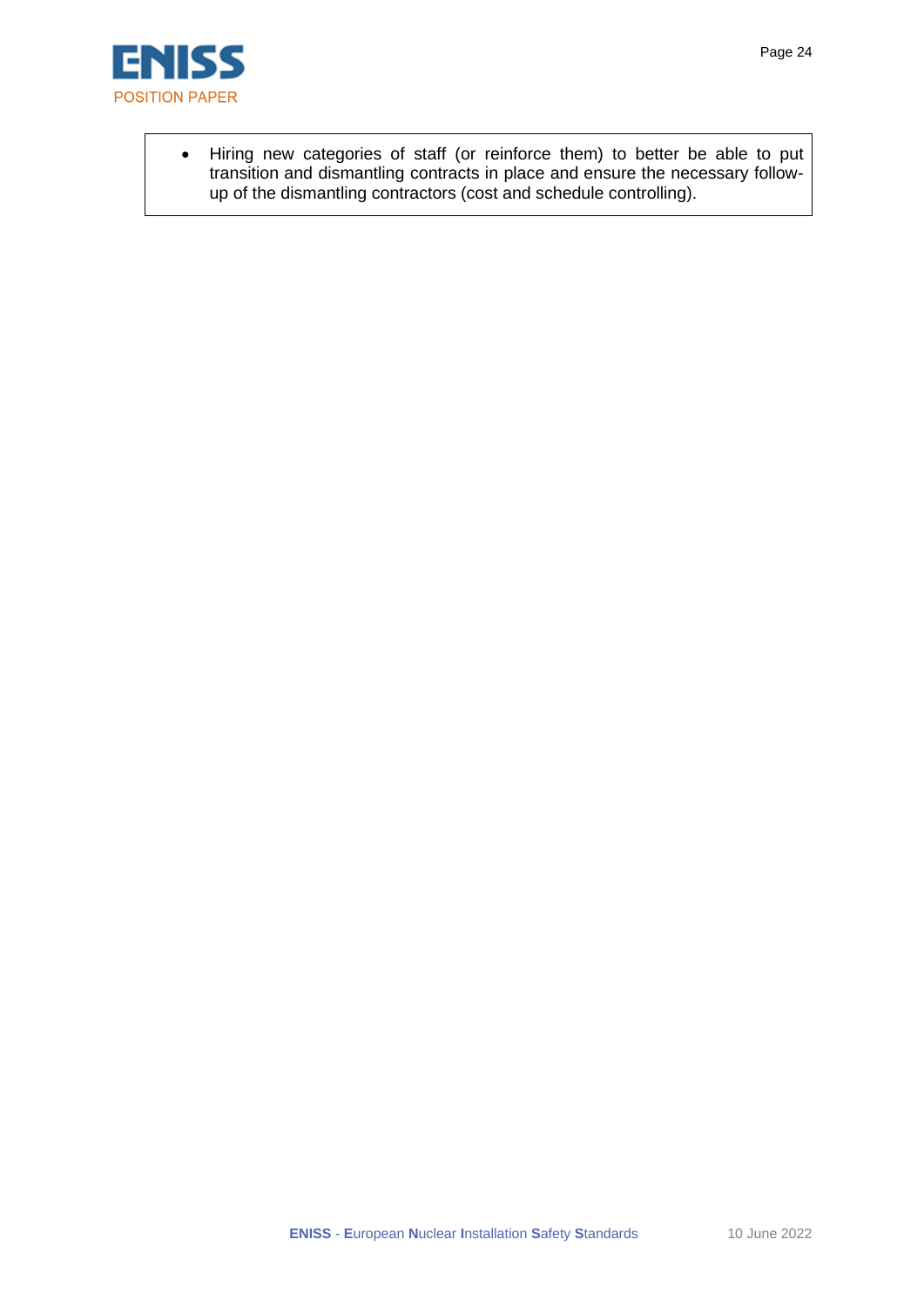

#### **3. Conclusions**

The experiences of the ENISS members have been collated and reviewed and presented in this paper. The focus of this paper is on licensing and organisational change. To communicate the common position, principles have been developed which cover:

- **Principle 1: Strategic direction is provided by the licensee in order to prepare for the decommissioning of a nuclear facility.**
- **Principle 2: Active preparation activities commence sufficiently ahead of the anticipated end of electricity production.**
- **Principle 3: The licensee engages early to develop an outcome focussed environment with key stakeholders including the regulator, in order to achieve a reasonably practicable and proportionate risk informed transition strategy.**
- **Principle 4: Sufficient focus is given to the management of organisational change ahead of and during the transition period.**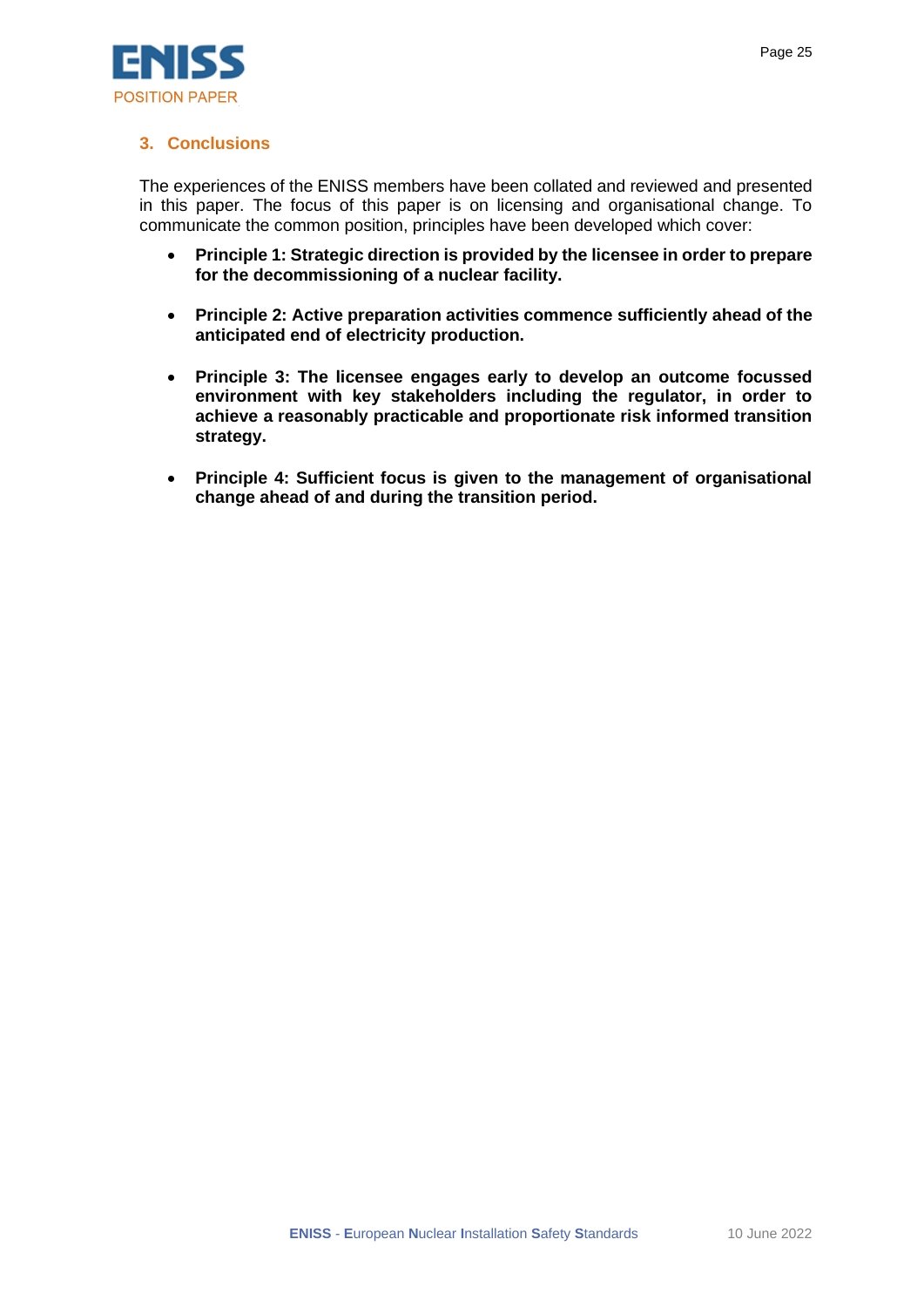

#### **Annex 1: Other reference material.**

The following documents may help to plan a decommissioning project. Although not all the advice given in these reports are valid for all decommissiong projects. Therefore the ENISS members have to decide for their own, whether they use these documents or not.

There are a wide range of national and international standards and guidance available covering different aspects of the transition from operations to decommissioning. The following section summarises key international sources focussed on the transition from operations to decommissioning. Experience from other decommissioning projects, best practices and lessons learnt will also provide valuable operating experience.

#### **IAEA Safety Report Series No.36 'Safety Considerations in the Transition from Operation to Decommissioning of Nuclear Facilities', 2004**

The objective of this Safety Report is to provide information to help in ensuring safe management of the transition from the operational phase to the beginning of implementation of the decommissioning strategy for nuclear facilities. The goal during the transition period is to achieve a significant reduction in radiological hazards through the safe termination of operational activities and removal of radioactive material, and to place the facility in a stable and safe condition until the decommissioning strategy is implemented. During this period, control of any remaining spent fuel, other radioactive material or nonradioactive hazardous material should be maintained, and the safety of the workers and the public, and protection of the environment, should be ensured.

This Safety Report supports the recommendations and guidance provided in three IAEA Safety Guides that address decommissioning of nuclear installations [5–7 below]. The emphasis is on the safety issues involved in the main operations and activities needed in the transition from the operational phase to the implementation of the decommissioning strategy when considering and planning for permanent shutdown.

The content covers the organisational, strategic and administrative activities to be performed during the transition period, including:-

- Changes to the operator's organisational structure, preparation of the final decommissioning plan, the decommissioning safety analysis report and an environmental impact assessment in order to get a decommissioning license.
- Licensing during the transition period. Depending upon the requirements of the regulatory body, transitional operations may be undertaken under the operating licence, a specific licence, an overall decommissioning licence, or under direct control by the regulatory body.
- The operations to be undertaken during the transition period. For each operation, specific safety concerns are identified and mitigating actions suggested. Lessons learned from operations in facilities and plants that underwent transition periods in the past are also included. Areas include: administrative and plant controls; social and economic aspects; fuel handling; drainage of systems; cleaning and decontamination; estimates of the physical and radiological inventories of radioactive materials; treatment & conditioning and removal of operational waste; retirement, reconfiguration and planning for the provision of new systems; changes to confinement barriers; and accidents and incidents that are possible during the transition period.

Organisational, strategic and administrative activities and the technologies associated with the transition period are addressed in more detail in a companion IAEA Technical Report (Technical Report No.420, summarised below).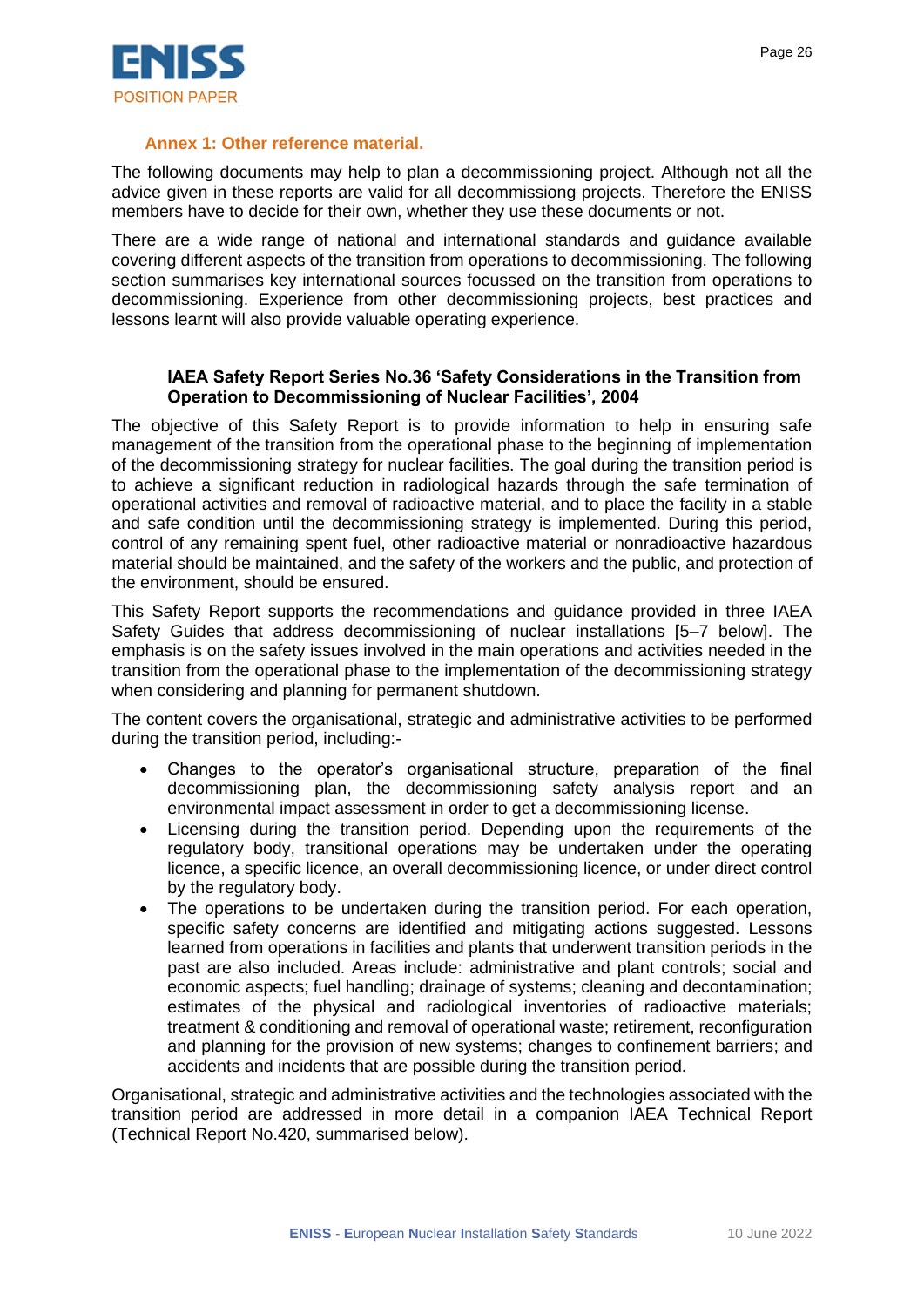

#### **IAEA Technical Report No.420 'Transition from Operation to Decommissioning of Nuclear Installations', 2004**

The objective of this report is to provide practical advice and information on important aspects of the operation to decommissioning transition with a view to minimising decommissioning delays and avoiding unnecessary costs during final planning for decommissioning.

The focus is on preparatory activities for implementation of a decommissioning strategy. In particular, this report aims to ensure that the transition between operation and implementation of the decommissioning strategy is managed safely, effectively and efficiently. It addresses strategic issues such as planning, administration and implementation. Safety aspects associated with the transition period such as changes to regulations, safety systems or accident analysis, as well as licensing of the transition period, are dealt with in the previous IAEA reference (Safety Report Series No.36).

The main part of this publication describes key aspects of the transition period. It emphasises three topics:-

- The overall approach and organisational and structural issues.
- Practical issues relating to planning, management and administration.
- Technical issues relating to implementation of the transition, including the costs.

Annexes describe the approaches to and the experience of the transition period in various countries and case studies of problems encountered, solutions and lessons learned during the transition period.

#### **Nuclear Energy Agency (NEA) No. 7374 'Preparing for Decommissioning During Operation and After Final Shutdown', OECD 2018**

The NEA report provides observations and recommendations relating to the development and optimisation of decommissioning strategies, as well as plans to prepare for the decommissioning of nuclear facilities. Rather than providing detailed descriptions of the relevant methods or technologies, the report focuses on strategic approaches, different issues that might arise, risks and observations of NEA members experiences.

The report draws on experience of NEA member countries in preparing for decommissioning and dismantling so as to identify considerations to be made, decisions to be taken and activities to be carried out, as well as interrelations between certain aspects and key issues so as to prepare and plan for the decommissioning of a nuclear facility. It summarises observations, examples and recommendations relating to the development and optimisation of planning for the decommissioning of a nuclear facility. The observations and findings presented in this report are based on the experiences of NEA member countries, as well as on a review of international publications.

The content includes:-

- The constraints/key enablers and strategic decisions that lead to and set the course for decommissioning planning, which forms the basis for preparatory activities.
- Detailed information on aspects that have been identified as key factors enabling the effective and efficient conduct of a decommissioning project with timely preparation and planning, including:
	- o pre-dismantling and post-operation activities;
	- o regulatory framework and authorisation for decommissioning;
	- o external stakeholders; and,
	- o organisation transition.
- Annexes present: